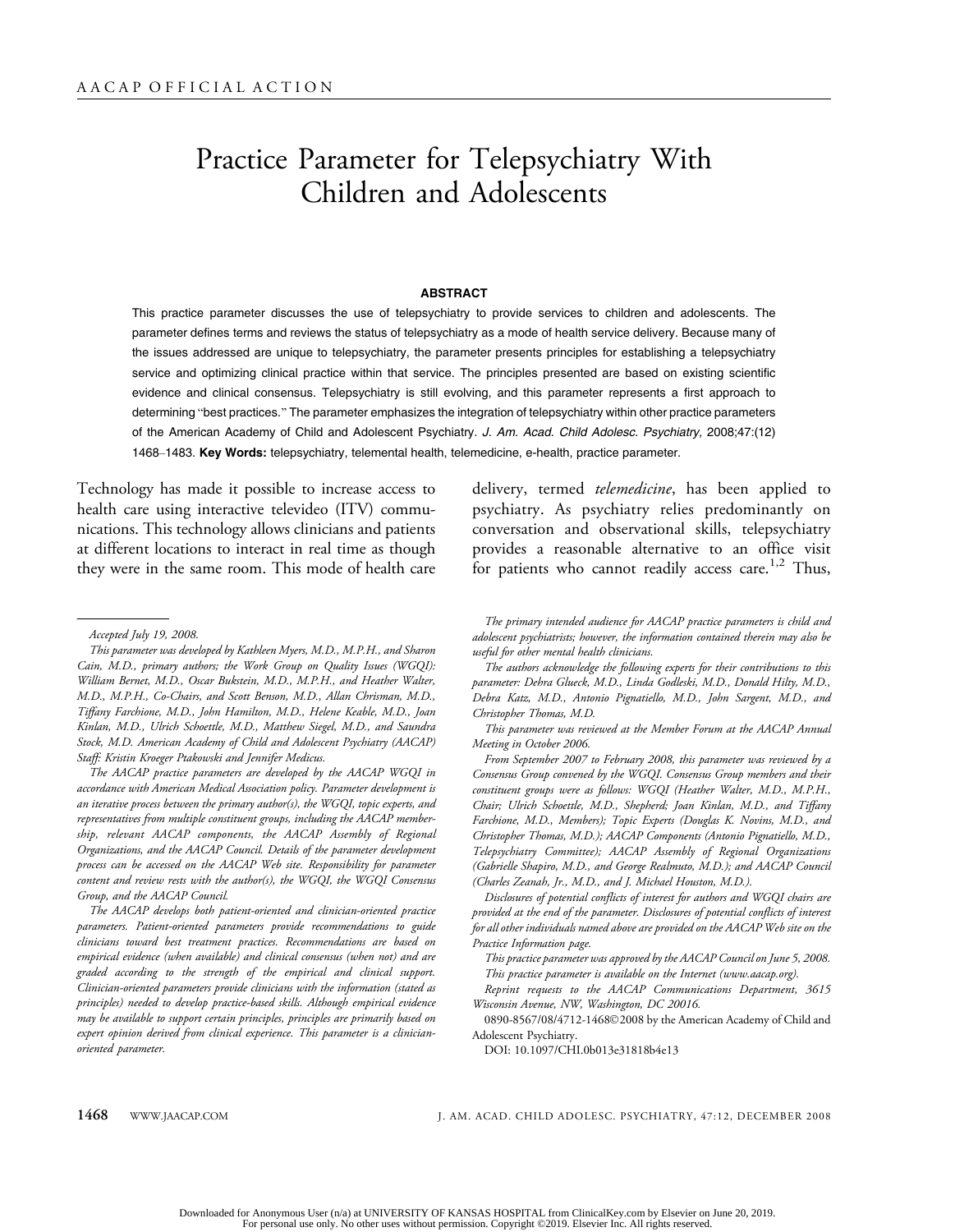telepsychiatry has the potential to address the workforce shortage in child and adolescent psychiatry and improve access to care for children living in rural or impoverished areas. It also offers the opportunity to bring mental health services to youths in a variety of settings such as schools, day care facilities, and detention centers. In addition, telepsychiatry can be combined with other electronic and computer-based technologies to provide innovative approaches to treatment.

Although technical, interpersonal, and financial barriers still prevent telepsychiatry from being fully integrated into routine practice, $3$  the overall advantages have led to a rapid expansion of programs across the country.<sup>4</sup> Therefore, there is a need to identify "best practices" for telepsychiatric care. This parameter is the first attempt to develop such guidelines with children and adolescents and is intentionally flexible for adaptation to both current and future technology and resources. Because telepsychiatry is a fast-evolving field, periodic updates may be needed.

This parameter addresses the use of telepsychiatry for the provision of care that is usually delivered in person. Although a telepsychiatry service may incorporate various applications of e-health such as online interactive instruction, treatment monitoring, and e-mail correspondence, these technologies are not specifically addressed in this parameter. Likewise, other uses of televideo technology, including in-home monitoring and store and forward consultation, are not covered here.

This parameter is targeted to child and adolescent psychiatrists, but it should be helpful for other mental health professionals. The guidelines are applicable to the evaluation and treatment of youths from preschool to 18 years of age with most psychiatric disorders.

Throughout this parameter, the terms youth and young people refer to mixed samples of children and adolescents. When either of these groups alone is intended, the terms preschoolers, toddlers, children, and *adolescents* are used. The term *parents* refers to the youth's primary caretakers regardless of whether they are biological parents, adoptive parents, or legal guardians. Finally, this document presumes familiarity with child development, the principles of psychiatric diagnosis, and evidence-based treatment.

### **METHODOLOGY**

The list of references for this practice parameter was developed in several ways. First, *Medline* and *Psycholo-*

gical Abstracts searches were conducted in June 2004 and updated regularly over the ensuing months until publication. These searches used the following terms: telemedicine, telepsychiatry, telemental health, telehealth, interactive videoteleconferencing, and teleconferencing. The addition of the terms *child and adolescent* and psychiatry, individually or in combination, did not yield more articles. Several published authors were specifically researched because of their authorship of book chapters, citations in publications, or presentations at national meetings. Overall, the search covered 1986–2007 and yielded 438 articles, which were reviewed. Second, we searched known Web sites addressing telemedicine and telepsychiatry such as the Telemedicine Information Exchange (tie.telemed.org). Third, we queried coworkers and members of the special interest group of the American Telemedicine Association (ATA) regarding source material. Fourth, we consulted with telemedicine clinicians at various centers nationally and internationally.

#### **DEFINITIONS**

- E-health refers to health services provided from a clinician to a patient or the lay public through any electronic medium, including the Internet, telephone, or facsimile transmission.
- *ITV communication* refers to the interaction of two or more individuals in real time to share information through electronic media.
- Telemedicine refers to the use of ITV for the provision of medical care that is usually delivered in person.
- *Telepsychiatry* is a specific term designating psychiatric applications of telemedicine.
- Telemental health and mental telehealth are broader terms that include all mental health applications including telepsychiatry.
- "Patient site" (patient's location) and "provider site" (telepsychiatrist's location) are used here to refer to the participants at each end of the ITV link. Multiple other terms have been used elsewhere. For example, The Centers for Medicare and Medicaid<sup>5</sup> uses the terms *originating site* for the patient location and distant site for the provider location during the telemedicine service; other common designations include spoke, hub, and remote sites.
- Bandwidth refers to the amount of data that can travel through a communications network in a fixed period of time. Bandwidth is often expressed in

J. AM. ACAD. CHILD ADOLESC. PSYCHIATRY, 47:12, DECEMBER 2008 WWW.JAACAP.COM 1469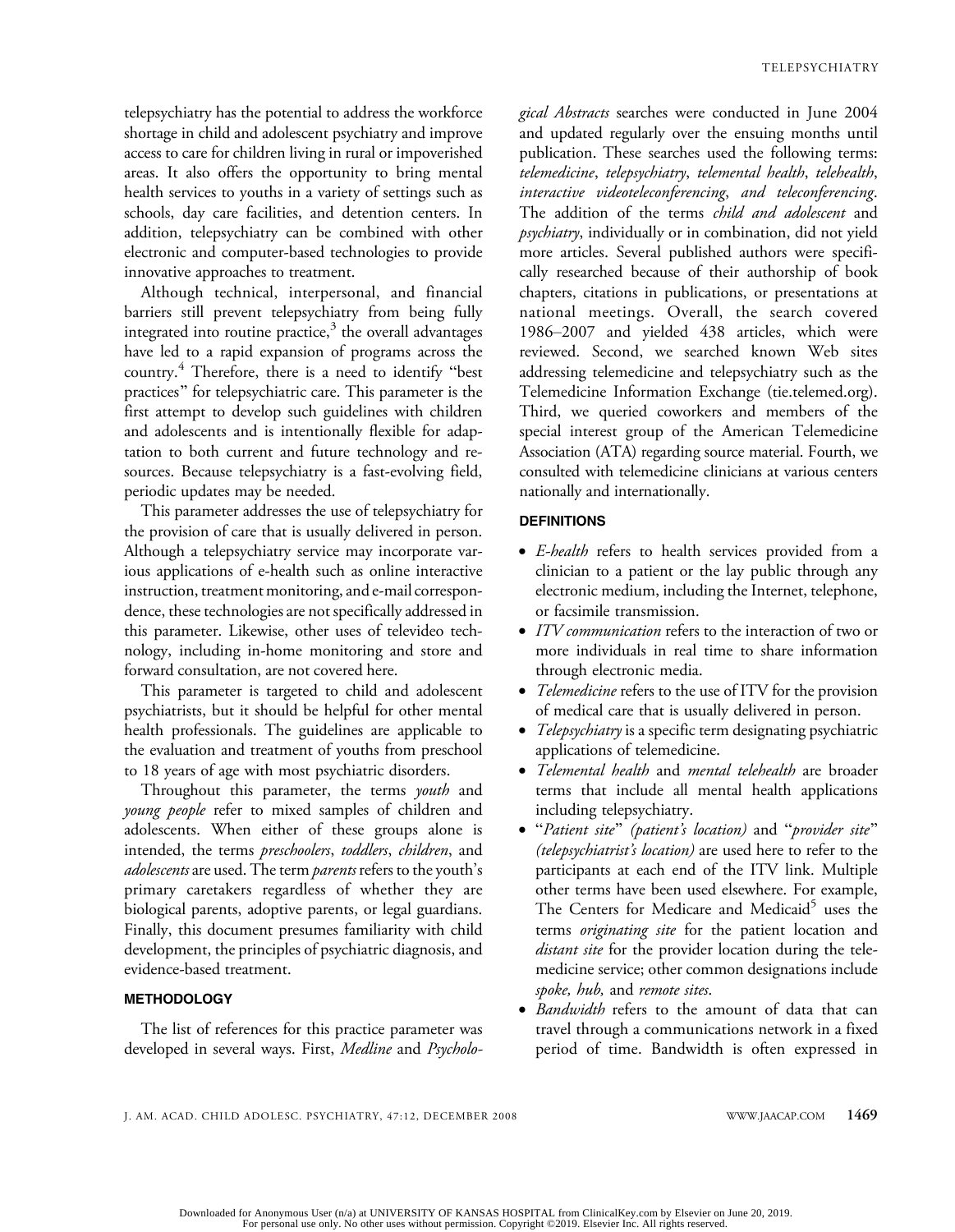units of kilobits per second (kbit/s). The higher the bandwidth, the greater amount of data that can be transmitted. Standard telephones, which only transmit audio signals, are low-bandwidth devices, whereas cable television and telecommunications lines that transmit audio and video signals simultaneously are high-bandwidth devices. Most health care applications use bandwidths at or above 384 kbit/s, often referred to as "virtually live" or " $80\%$ television quality."

- *Telecommunication technology* refers to the technical methods, or protocols, used to establish an ITV connection. Brief definitions are provided below. More information can be found at the Web site for the Telemedicine Information Exchange (tie.telemed.org).
	- $\blacksquare$  Plain old telephone service (POTS) is the analog, public-switched, telephone network with bandwidth of 64 kbit/s in common use throughout the world. POTS is used with videophones in residential settings to provide home telehealth applications.
	- *Integrated Service Digital Network* (ISDN), in concept, refers to the integration of analog (voice) and digital (video and other data) data over the same network. In practice, ISDN refers to an international set of standards for switched digital dial-up telephone service that simultaneously provides both audio and video signals in low- to high-speed, secure, point-topoint transmission. There are multiple ways of configuring ISDN systems. One system is basic rate interface, which carries two channels, each having a capacity of 64 kbit/s, resulting in a total capacity of 128 kbit/s. As ITV requires at least one channel for audio signals and one for video signals, the minimum bandwidth required for ITV is 128 kbit/s. Bonding or combining channels is common; for example, six channels provide 384 kbit/s (64 kbit/s  $\times$  6 channels) for high-quality videoconferencing. This basic service meets the needs of most individual users and is appropriate to most clinical applications. Another system is primary rate interface (PRI), which carries 24 channels, resulting in high-speed service at 1536 kbit/s. PRI delivers much greater capacity but entails

much greater cost. ISDN may be thought of as a technological bridge between the current telephone system and an upgraded broadband network.

- $\blacksquare$  T1 line and T3 line are generic terms for any of several digitally multiplexed telecommunications systems that provide high-speed, secure, point-to-point transmission. A T1 line consists of twenty-four 64kbit/s channels producing bandwidth capacity of 1.54 Mbit/s. A T3 line has bandwidth capacity of 45 Mbit/s. As a comparison, a 24-channel T1 line is equivalent to an ISDN PRI line. Most telephone companies allow the purchase or leasing of only some of these individual channels. These so-called fractional T1 lines carry a fraction of the system's bandwidth capacity at a correspondingly lower cost. T1 lines are the most commonly used digital transmission service in the United States.
- *Internet protocol* (IP) refers to a technology that transmits digital data over the public network, connecting the specific IP addresses of two electronic devices such as computers or televideo systems. Most of today's videoconferencing devises have the capability to use IP technology, reducing costly line charges. Because IP does not use a secure point-topoint connection, encryption is needed to ensure confidentiality. With increasing availability of encryption protocols to ensure compliance with the Health Insurance Portability and Accountability Act (HIPAA), IP will likely become the preferred technology for telepsychiatry.
- *Frame and frame rate* indicates the rate of display of video signals. A video signal is composed of multiple still images or frames. Their rate of display is determined by the bandwidth and quality of the camera and monitor. Each second of broadcast-quality video used in most telepsychiatry work has 25 to 30 frames per second. A lower rate produces a flickering image due to pixilation and may be inadequate for some assessments such as affective expression or abnormal movements.
- *Resolution* refers to the quality of the visual and auditory signals conveyed through the monitor. The higher the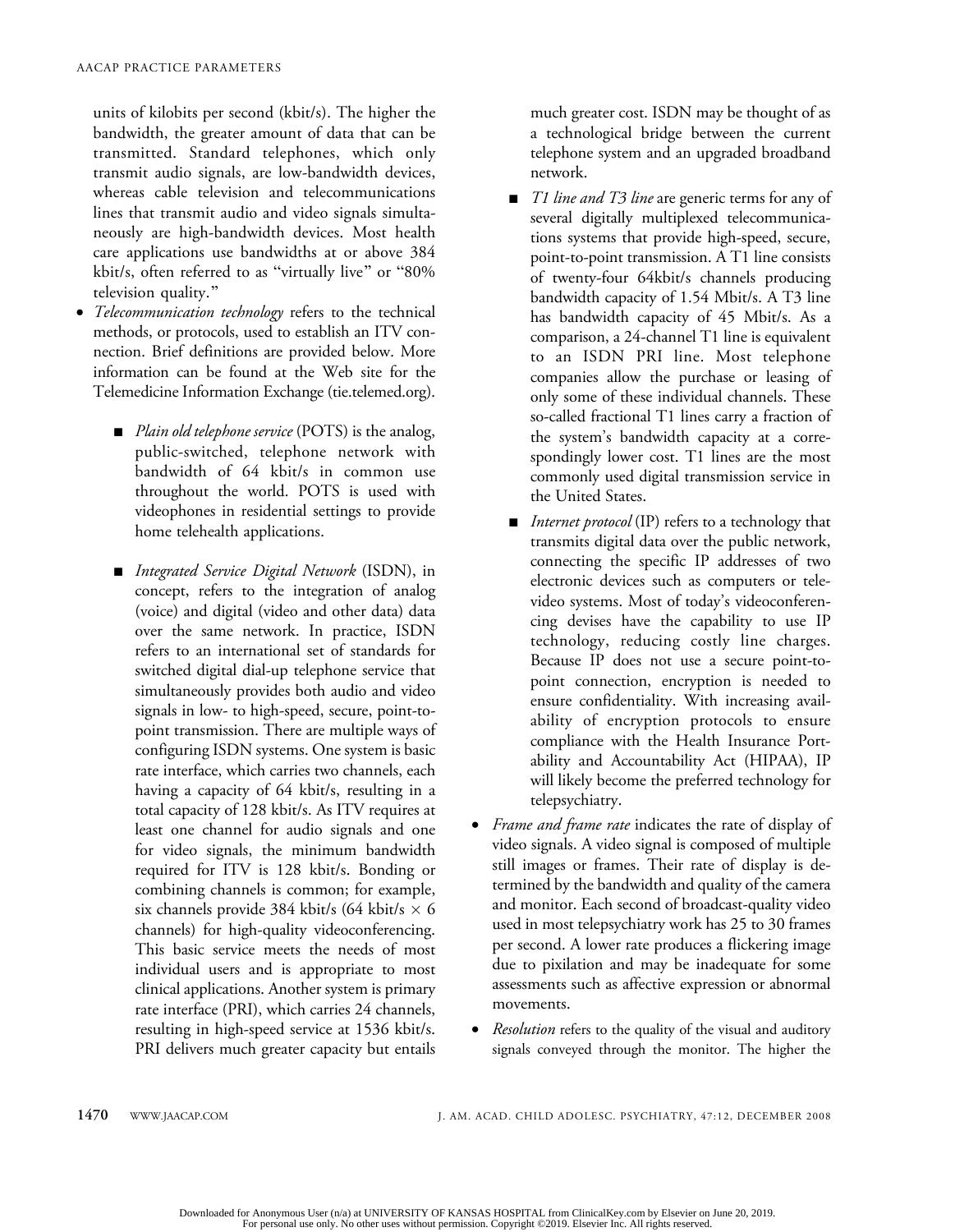resolution, the better the synchronization of conversation between the provider and patient and the less the pixilation of the visual image.

For more information regarding technology, see *www.atmeda.org*, Urness,<sup>6</sup> and Simmons et al.<sup>7</sup>

#### HISTORICAL OVERVIEW

The earliest documentation of telemedicine was from the University of Nebraska, where, in the 1950s, a two-way closed-circuit television system was used for educational and medical purposes, mainly in psychiatry.<sup>8</sup> In 1973, the term *telepsychiatry* was first used to describe consultation services provided from Massachusetts General Hospital to a medical site in Boston.<sup>9</sup> Shortly thereafter, telepsychiatry was reported with children and adolescents when a child guidance clinic in New York City was connected to Mount Sinai School of Medicine.<sup>10</sup> After this initial report, there was little activity until the 1990s, when technological improvements led to rapid growth of telemedicine.

It is difficult to determine the number of telepsychiatry programs serving children and adolescents, but estimates of the total number of telepsychiatry programs in the United States are possible from several sources. Many, although an unknown number, of these programs include child and adolescent services. A survey in 1995 noted that there were at least 50 telepsychiatry programs in the United States.<sup>11</sup> Reimbursement records from 2003 indicate that 23 to 27 states reported the availability of telepsychiatry to Medicaid patients. $4,12,13$  In a 2004 survey of telemedicine programs, 88 programs responded and indicated that mental health services were the most common clinical specialty, provided by  $49\%$  of the programs.<sup>14</sup> In 2005, 116 telemedicine programs were identified, and variably 38 programs<sup>4,15</sup> to  $64$  programs<sup>16</sup> reported reimbursement by private payers, including for telepsychiatry services. Many descriptions of national<sup>17-19</sup> and international  $6,20-23$  programs have been published. There are likely many others, as programs in the Veterans Health Administration,<sup>24</sup> military,<sup>25</sup> and community agencies are often not reported.

Initially, telepsychiatry programs were developed by major medical centers to provide specialty services to rural communities. Subsequent programs have focused

on other advantages such as the provision of subspecialty services, high-intensity services, crisis intervention, and management of chronic illnesses to any underserved population. Child and adolescent psychiatry programs are now sited in multiple diverse settings such as pediatric clinics,<sup>26</sup> community mental health centers,<sup>27</sup> urban day care facilities,  $27 \text{ rural schools}, 28,29 \text{ correct}$ tions, $30$  and private practice. $31$  Telepsychiatry has been used with youths of minority ethnicity, such as African Americans,<sup>27</sup> Hispanics,<sup>29</sup> Hawaiians,<sup>28</sup> Native Americans,32 and Alaska Natives (Tina Lee, M.D., personal communication, October 2007).

There is a small but growing literature examining telepsychiatry with children and adolescents. In one randomized investigation of 23 youths evaluated through both telepsychiatry and face-to-face, 96% of the diagnoses and treatment recommendations were comparable across the two modalities, with comparable family satisfaction.<sup>33,34</sup> In another trial, 28 depressed children were randomized to telepsychiatry or face-toface cognitive-behavioral therapy, with comparable improvements.<sup>35</sup> A retrospective assessment of 3-month outcomes with a convenience sample of 41 youths found improvements in the Affect and Oppositional Domains of the Child Behavior Checklist.<sup>36</sup> Functional behavioral analysis of developmentally impaired young children in their classrooms has been successfully conducted through televideo, with subsequent effective classroom interventions. $^{37}$  In a descriptive study, 159 youths referred to telepsychiatry were clinically and demographically equivalent to those referred to inperson psychiatric care, suggesting that telepsychiatry is referred for a representative sample of youth and that the same disorders can be diagnosed and treated with either.<sup>26</sup> Most clinical reports have focused on individual cases or case series.<sup>32,37,38</sup> A single study has reported the implementation of pharmacotherapy.<sup>30</sup> That descriptive study was conducted with a selected population, adolescents incarcerated in a minimal security facility. Most studies have measured satisfaction<sup>26,30,33,34,39–42</sup> and have found that families<sup>43</sup> and providers<sup>44</sup> are satisfied with telepsychiatry. Although satisfaction does not equate to efficacy, it does imply successful treatment and informs future directions.45 Other reports have described successes and challenges of program implementation.<sup>17,30,44,46-48</sup>

Although outcome studies with youths are limited, there is a larger literature on the teletreatment of adults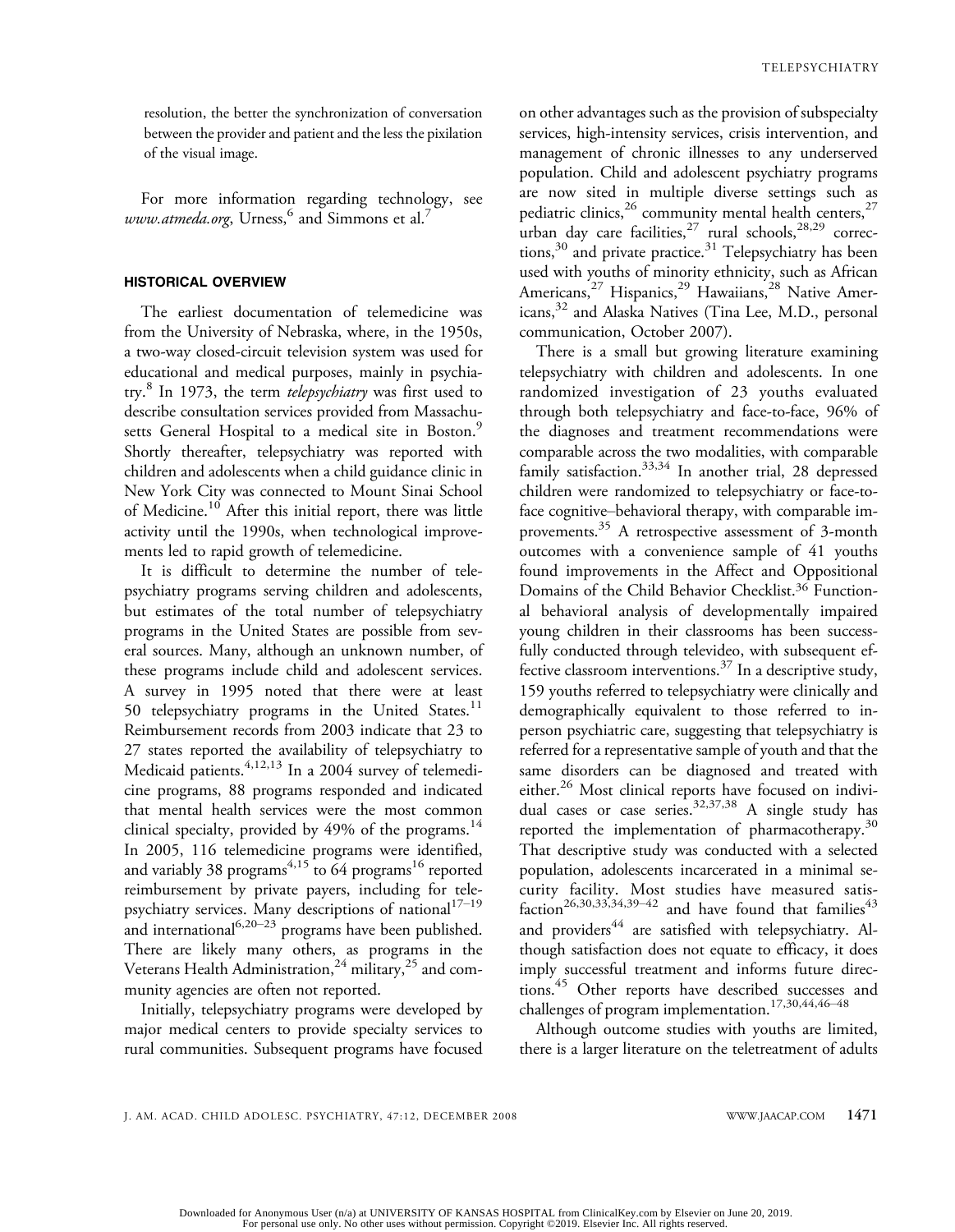generally  $2^{1,49-51}$  and for specific disorders such as chronic pain,<sup>52</sup> including cancer-related pain,<sup>53</sup> panic disorder,<sup>54</sup> posttraumatic stress disorder,<sup>55</sup> depression,<sup>56–59</sup> schizo- $\overline{\text{p}}$ hrenia, $^{60}$  and alcoholism. $^{61}$  Two randomized studies provide preliminary scientific evidence for the efficacy of teletreatment. In a study of 130 adults with various diagnoses, individuals treated through telepsychiatry and those treated face-to-face showed comparable improvements over 6 months.<sup>51</sup> In another 6-month trial, depressed veterans in telepsychiatry or usual care showed comparable clinical improvements and compliance with their care.<sup>59</sup> Finally, a meta-analysis of 14 studies with 500 patients found no differences between telepsychiatry and in-person care.<sup>62</sup>

The published work on telepsychiatry with adults and with youths has demonstrated that telepsychiatry increases access to psychiatric care and provides a beginning evidence base supporting its efficacy. However, as noted, there have been only a few clinical trials demonstrating that telepsychiatry produces results that are equal to those obtained in usual in-person psychiatric care (i.e., equivalency trials), and there are no randomized clinical trials demonstrating that telepsychiatry produces outcomes that are superior to care rendered by local physicians and therapists. Telepsychiatry's greatest value lies in demonstrating that it can provide evidence-based care that produces outcomes superior to those that patients can receive through usual community care.

Information resources are now available, including a professional organization, the ATA; dedicated journals such as Telemedicine Journal and e-Health and the Journal of Telemedicine and Telecare; and published  $3\frac{63}{66}$ 

#### DEVELOPMENTAL AND CLINICAL CONSIDERATIONS

Applications of telepsychiatry have been described across developmental groups and most diagnostic categories. School-aged children comprise the modal treatment group, similar to usual outpatient care.<sup>26,35,42-44,46,48</sup> Children as young as 3 years have been evaluated and treated.<sup>26,33</sup> Autistic or other developmentally impaired children may not be able to provide their own perspectives, but their parents' history, school records, and telepsychiatrist's observations can readily facilitate treatment planning. Children who are uncooperative pose challenges, but they can be treated with assistance at the patient site. Decisions regarding the appropriateness of telepsychiatry for a particular youth

should take into account the youth's developmental level, parents' preferences, clinical supports at the patient site, and the telepsychiatrist's resourcefulness. Some interventions might be possible in a community with a welldeveloped system of care but not possible in a community that lacks resources to follow up the telepsychiatrist's recommendations.<sup>67</sup> The skill set needed to practice telepsychiatry includes familiarity with the equipment and ability to troubleshoot minor difficulties, development of a clinical style that maximizes communication through this medium (also known as "videoconferencing etiquette"; see principle 11), and ability to be creative in adapting the technology to clinical need. The only known contraindication is the lack of consent for treatment using televideo technology.

## ESTABLISHING A TELEPSYCHIATRY SERVICE

Principle 1. The Need for Child and Adolescent Psychiatric Services and Whether Telepsychiatry Is an Option for Meeting That Need Should Be Determined.

Before providing any clinical services, potential telepsychiatrists should determine whether a telepsychiatry service is needed, feasible, and sustainable. It is critical to consider how telepsychiatry services will be integrated with and use existing local community services and resources.<sup>24,68</sup> The first step in this process is to review existing mental health services. For example, child mental health services may be nonexistent or may be lacking in certain areas such as pharmacotherapy or evidence-based psychotherapy. It is also important to determine whether the local system of care can support the telepsychiatrist's recommendations.<sup>67</sup>

Once the need for services has been defined, advantages and disadvantages of providing these services through telepsychiatry should be considered for both patient and provider. Commonly stated advantages for the patient site include the ability to obtain services from an expert and to obtain more total and predictable hours of consultation, possibly at lower cost, and to avoid families' traveling long distances in rural areas, or leaving their neighborhood in urban areas, or leaving selfcontained sites such as residential facilities. The patient site may also access continuing education and supervision for its staff. Another advantage is the ability to readily involve other community professionals in the youth's session (e.g., teachers, therapists, case managers). The telepsychiatrist can foster relationships with these professionals by establishing virtual office hours to discuss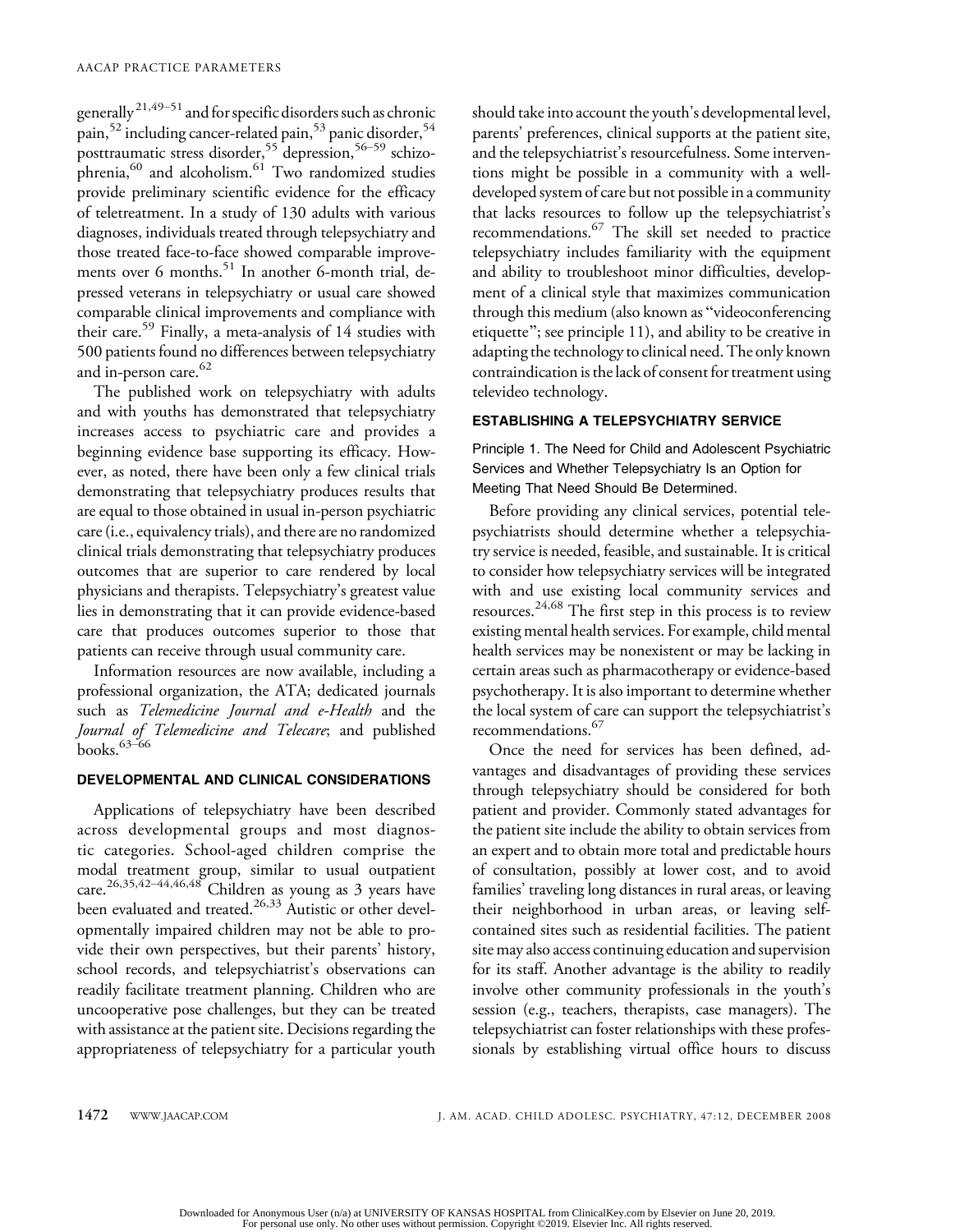specific topics of interest to the staff. Some ITV systems allow for the involvement of multiple sites. For example, the telepsychiatrist at the provider site, the family at the patient site, and the teacher at a school can "meet" without the need to travel.

Advantages for the provider site include establishing regional programs or responding to mandates to serve the youths in naturalistic settings, such as school or day care facilities, or in difficult-to-staff settings such as correctional facilities. Individual psychiatrists may appreciate the opportunity to reach new and diverse populations while avoiding absences from home. Also, the telepsychiatrist may bring further expert consultation from colleagues at the provider site to the patient site.

Disadvantages should also be considered. For families living in rural areas, even the distance to the patient site for a 30 to 90-minute clinical appointment can be a deterrent. There may also be local resistance to new approaches. For the telepsychiatrist, it may be challenging to establish relationships with professionals and staff at the patient site if they never meet. This issue can be addressed by having potential partners communicate via teleconferencing, which will demonstrate the capability to establish good working relationships through this medium, or by arranging for the telepsychiatrist to make an initial visit or intermittent visits to the patient site. Virtual "ribbon-cutting" ceremonies with local leaders may help to elicit community support. Designation of a local "champion" for the telepsychiatry service helps to unite the provider and patient sites in a common mission.

## Principle 2. The Sustainability of the Telepsychiatry Service Should Be Determined.

Sustainability of telepsychiatry should be considered in the larger context of each site's stakeholders<sup>69</sup> rather than by a simple measure of cost-effectiveness. For example, although the provision of telepsychiatry may incur additional costs (described below) typically not reimbursed by payers, and appearing less cost-effective, the benefits of increased predictable access to child psychiatry services may offset or justify these costs. One potential direct benefit of telepsychiatry is a savings in the time and expense of travel. Thus, the costs of a telepsychiatry service should be contrasted to that of bringing a child psychiatrist to the clinical service site or that of bringing the patient to the psychiatrist's office. A

potential indirect benefit of telepsychiatry would be a savings to the local community, resulting from lower use of crisis or correctional services. Therefore, participating sites should consider both the direct and indirect benefits and liabilities in deciding whether to invest in telepsychiatry.

Sustainability will be affected by costs beyond those incurred in usual practice, including costs of the technology and other infrastructure, additional staffing, and payment mechanisms. Most obvious is the cost of ITV equipment at both sites and the line charges. Specialists in information technology will be needed to determine which systems are most appropriate for the intended application, or potential telepsychiatrists can contact ITV vendors that advertise on the ATA Web site (www.atmeda.org).

Sustainability most directly relates to reimbursement. Adequate reimbursement must cover the costs of purchasing equipment, its upkeep, line charges, technical support, space for the equipment and clinical sessions, additional staff, and professional fees. Funding comes from three main sources: grants, contracts, and third-party payers. Grant funding is helpful during startup, especially if it covers equipment purchase, but will not sustain a service. Contracts that reimburse a set rate for the psychiatrist's time and cover the ancillary costs (e.g., line charges, office management) seem to be the most cost-effective and predictable for the provider.

Third-party payment, or fee-for-service, is generally comparable to traditional care but will likely not cover videoconferencing costs or infrastructure. Factors to consider include which CPT codes are covered, reimbursement rates, and any restrictions placed on the provider or the site. Billing codes are the same as for usual care, with a decimal code added to specify telepsychiatry. The Centers for Medicare and Medicaid Services addresses coverage<sup>5</sup> and billing<sup>70</sup> for telemedicine services, which vary by state (www.cms.hhs.gov/Manuals/ IOM/list.asp). The ATA's Web site (www.atmeda.org) provides information about reimbursement. It is helpful to prepare a statement of "intent to bill" to open discussions with third-party payers.

Principle 3. The Patient Population, the Model of Health Service Delivery, and Services to Be Offered Should Be Determined.

Patient Population: Inclusion and Exclusion Criteria. After establishing that the telepsychiatry service is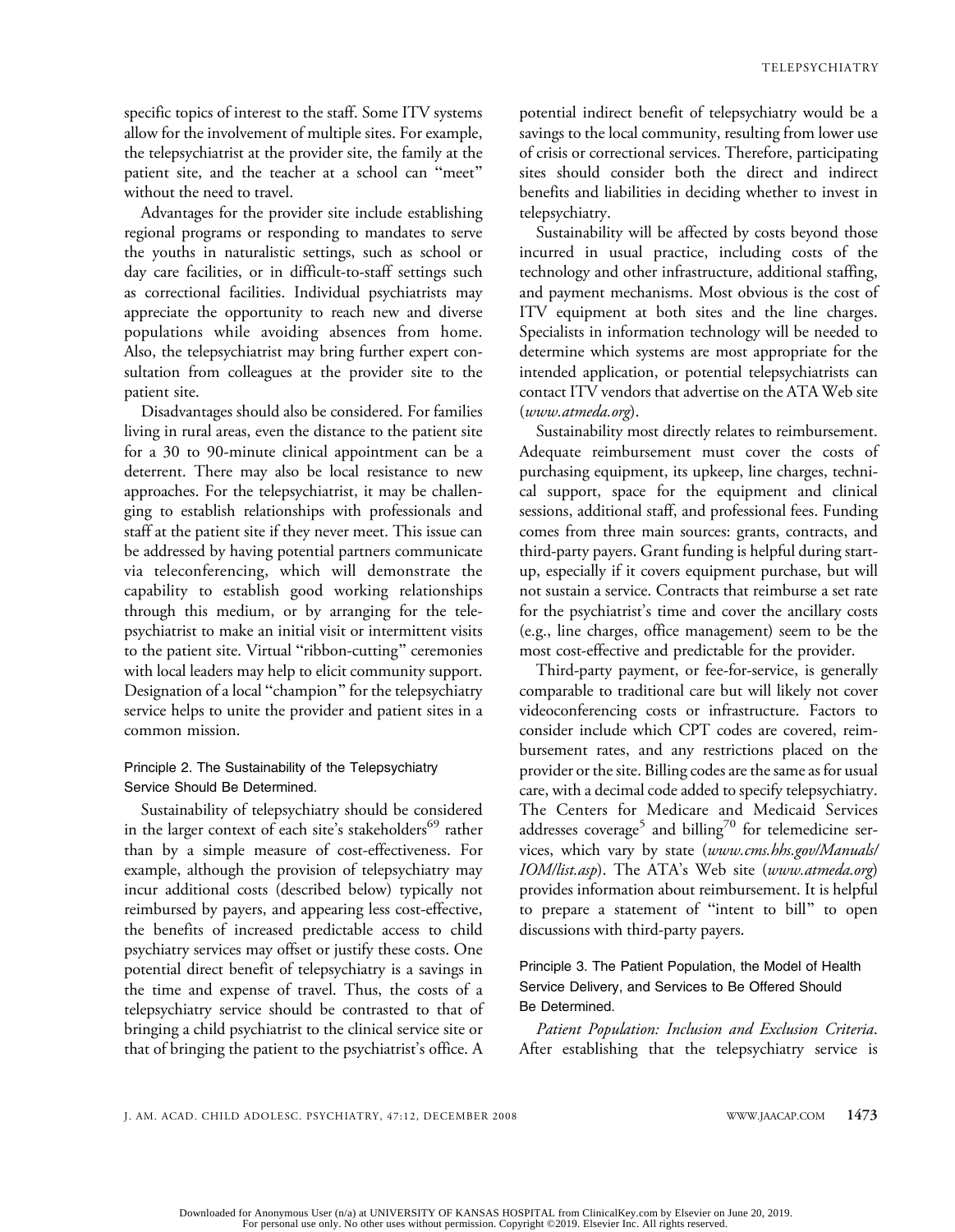needed, acceptable, and sustainable, the services to be delivered must be determined. Patient inclusion and exclusion criteria should be based on needs of the referring clinicians, judgment of the telepsychiatrist, and resources at the patient site, including the site's ability to attend to acutely suicidal<sup>71</sup> or agitated patients.<sup>63,66</sup> Ideally, the telepsychiatrist would have appropriate onsite backup to safely conduct an evaluation, $^{24}$  but this will depend on the youth's existing system of care. $67,72$ At a minimum, protocols should address the management of emergencies, criteria for hospitalization, use of crisis services, and the telepsychiatrist's role within the continuum of services.<sup>73</sup>

Based on the needs assessment, inclusion criteria may be broad or restrictive, such as all patients at a mental health center, youths in selected medical practices, or youths attending a participating school. Exclusionary criteria might include youths without guardians present, patients without collaborating physicians, or patients requiring medical monitoring that is unavailable on-site. No absolute exclusionary criteria have been established.

Model of Health Service Delivery. With the patient population identified, the model of service delivery should be determined.<sup>74-76</sup> Several models have been described that address both consultation services and direct ongoing care. Consultation models include consultee-centered consultation in which the referring physician participates in the session, prescribes, and maintains continuity of care; and client-centered consultation in which the youths and parent(s) but not clinicians participate.

Models for ongoing care include direct care provided by a telepsychiatrist, ongoing care coordinated by a midlevel professional in conjunction with a psychiatrist, and comprehensive services involving a team of clinicians.

Consultation versus ongoing care. Most programs focus on consultation rather than on ongoing care.<sup>17,77</sup> Consultee-centered consultation<sup>76,78</sup> empowers the referring clinician and allows immediate implementation of recommendations, but in the United States, it will not usually be feasible for the referring clinician to attend the consultation. This model is being used in other countries such as Canada.<sup>76</sup> Patient-centered consultation allows more confidential assessment, is more convenient for the referring clinician, and, therefore, may optimize access.

Ongoing telepsychiatric care is generally most helpful to referring clinicians. The most frequently requested services are assessment and pharmacotherapy.17,26,27,30,44 Other services should be addressed during the needs assessment and will be determined in part by expertise at the provider site. In both consultative and ongoing models, additional services locally $67$  or at the provider site<sup>75</sup> may be needed to support the telepsychiatrist's recommendations. Thus, telepsychiatry may serve as an impetus to develop or improve systems of care. Ideally, patients' needs would dictate the model, but composition of the telepsychiatry treatment team might be the determinant.<sup>67</sup>

Clinical Services Offered. New assessments. A core issue is whether new patients will be evaluated over televideo or in person. There is no absolute contraindication to or indication for the initial evaluation to be in person versus televideo,  $24,66$  and a requirement for inperson assessment would dilute the value of telepsychiatry. However, the quality of the technology may influence this decision because low-bandwidth televideo may not be sufficient for complex assessments.<sup>79,80</sup>

Urgent and emergency care. Telecrisis services are highly valuable to communities but require considerable coordination at both sites and great flexibility by the provider site.<sup>24,81,82</sup> If the needs assessment concludes that crisis telecare should be offered, then staffing should be addressed. One approach is to use protocoldriven interventions delivered by nurses, with backup from a telepsychiatrist.<sup>76</sup> If emergent or urgent care is provided, backup safety systems should be clearly identified.<sup>71</sup> However, it may be most reasonable to optimally implement noncrisis services before introducing crisis services.<sup>83</sup>

Disaster planning. Telepsychiatry offers one means for safely reaching victims and first responders<sup>84</sup> and thus might be considered as part of a comprehensive response system. More work in this area is needed.

# Principle 4. The Infrastructure Needed to Support the Services Provided Should Be Determined.

Infrastructural needs will vary with location of the clinic, the model of care, services provided, and the population served. For example, if the clinic is located in a nonmedical setting such as a school or shelter, new procedures may be needed to ensure HIPAA compliance and facilitate the monitoring of patient care.<sup>17,63,66</sup> Within any clinical setting, medical records will be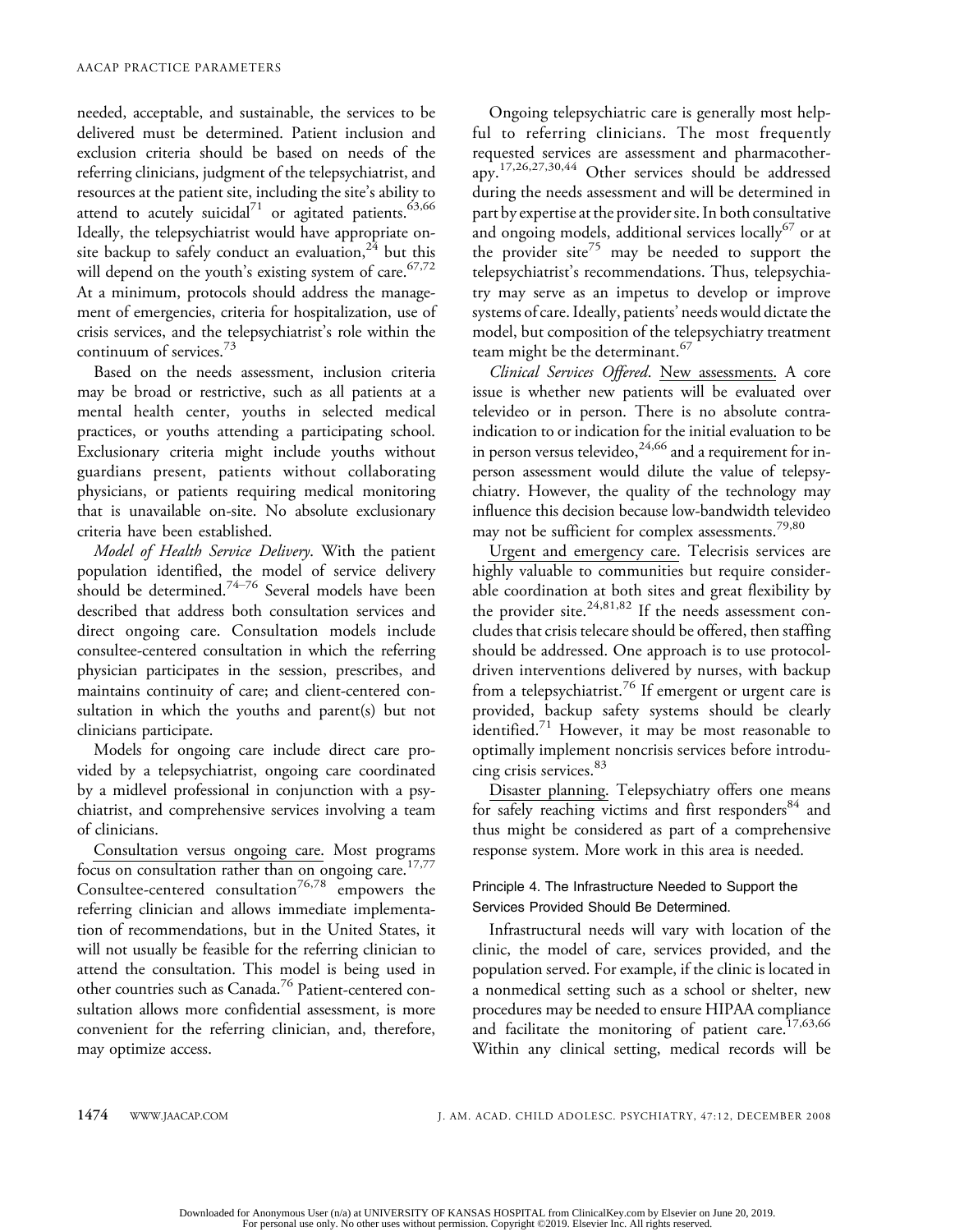needed. If the records are not electronic and duplicate records are kept at each site, space and staff will be needed to appropriately maintain the records. Other clinic support activities that might require additional resources include obtaining consents, registering and scheduling patients, fielding calls from families, and solving equipment problems.

Telepsychiatrist-supported activities relate primarily to the model of care. Infrastructure needs may be minimal if only consultee-centered consultation is provided. However, if ongoing care and pharmacotherapy are offered, more infrastructure support will be needed, ranging from minimum support if the patient site can rely on coordination with local providers to considerable support if personnel are needed to assist the telepsychiatrist with activities such as obtaining vital signs, communicating with other clinicians, coordinating laboratory results and prescriptions, and collaborating in managing crises.

## Principle 5. Legal and Regulatory Issues Should Be Determined.

Telepsychiatry must address regulatory issues at the local, state, and national level. If the patient site and provider site are in different states or countries, both sets of regulations will apply. Most states require that the telepsychiatrist is licensed in both the state where the telepsychiatrist is located and the state where the patient receives services. Specific state laws should be checked. Although arguments have been made for instituting regional geographic licensure, there are no imminent plans for national licensure for telemedicine.<sup>85</sup> State laws may prohibit telepsychiatrists in different states from participation in the civil commitment process. Procedural guidelines for reporting child endangerment and prescribing controlled substances may also vary across state lines.

Regulatory issues related to confidentiality, records management, and ethical standards will depend on where the patient site is located. Hospital-based clinics will be accustomed to maintaining charts and abiding by HIPAA regulations, but school-based and other nonmedical clinics will require guidelines to ensure security of private medical information according to HIPAA rules. If the telepsychiatry service is located at a medical institution, the standards of the Joint Commission will apply. Two medical staff standards address telemedicine. One requires the medical staff to recommend the clinical services to be provided by telemedicine/telepsychiatry, and the other requires the telemedicine provider to be credentialed at the patient site. Practitioners are encouraged to contact representatives from telemedicine departments, information technology, health information management systems, and information security for help with relevant issues. Individual practitioners without these resources may contact the ATA or a telemedicine department at a nearby medical center.

## Principle 6. Management Strategies for the Telepsychiatry Service Should Be Established.

It is helpful to have a "clinical champion" at the patient site. Typically, such a "champion" is an administrator, nurse manager, or physician who takes responsibility for the telepsychiatry service, advocates for its success, and acts as a liaison with the provider site. It is also important to outline administrative and clinical strategies.<sup>19,24</sup>

Administrative Strategies. Protocols are needed to coordinate equipment and services, schedule patients, maintain records across sites, liaise with referring clinicians and pharmacies, help obtain needed laboratory monitoring, and train staff. Protocols should provide contingency plans for issues such as canceled appointments or closing of clinics. Perhaps most importantly, protocols should identify specific steps to deal with equipment failure. It is important for the staff at each site to know their respective steps during equipment failure so that both sites are not simultaneously calling one another (and getting busy signals) or paging the technical staff. If possible, it is helpful to have alternative methods available for completing the clinical session, such as a POTS system or conference telephone setup in the examination room.

Another issue is the availability of the patient's medical information. An electronic medical record allowing both sites to access current clinical information may be ideal, but it is not essential to the successful implementation of a telepsychiatry service. In the absence of an electronic medical record, other procedures to provide reciprocal access to clinical information for both sites should be developed. Protocols should also establish procedures for handling issues that arise between sessions such as refilling prescriptions, reporting side effects, or obtaining urgent care. These protocols will vary according to the availability of the telepsychiatrist, the community resources, and the role of telepsychiatry within the community's system of care. For example, the management of suicidal patients may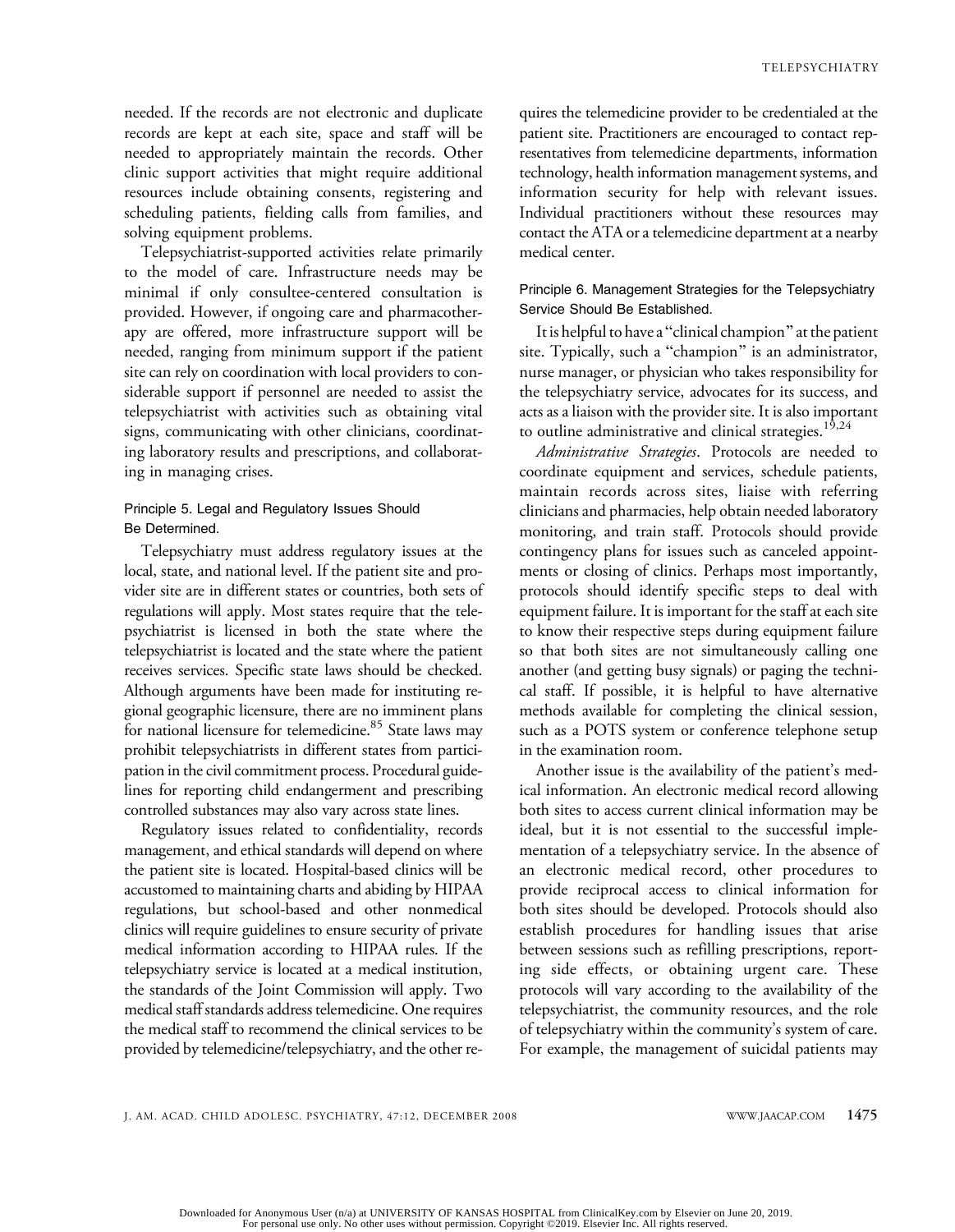rely on the local system of on-call staff or may include urgent sessions with the telepsychiatrist.

Protocols are also needed to ensure training and education regarding the technology. Technical training involves operations of the ITV systems and minor troubleshooting. There are no established criteria for training, but assistance may be available from a university's telemedicine department or equipment vendors. Generally, new telepsychiatrists observe a number of sessions before conducting sessions alone. Staff at both sites should demonstrate competency. A technical expert is generally on-call at one or both sites.

Clinical Issues. The structure of clinical services should be determined, especially the roles and responsibilities of each staff member at the patient site who will meet the patient and help facilitate the virtual visit. For example, a clinical staff may be needed in the examination room to operate equipment, help with disruptive children, and maintain safety. An important role for the staff can be to provide the telepsychiatrist with a perspective of the family's social, cultural, and ecological milieu.<sup>73,86,87</sup> The staff can also provide feedback that helps the telepsychiatrist to appreciate the effect of culture on the patient-provider relationship.<sup>88</sup> Thus, staff may help the telepsychiatrist to provide culturally competent care.<sup>72,89,90</sup>

One concept is that of a "presenter," often a nurse or therapist at the patient site who can present clinical information and may remain with the patient throughout most, or all, of the encounter. Another option is to have the staff join the session toward the end to assist with treatment planning. Depending on their clinical expertise, such clinicians may provide an invaluable service as an extender of the psychiatrist's reach. Duties may include obtaining vital signs and patient education and coordinating care. Different parts of the evaluation and treatment can be performed locally by the staff at the patient site or through teleconferencing at the provider site, depending on the resources available. It is essential to have a written protocol that specifies who performs what function in the process of intake, evaluation, and treatment to clarify roles and identify process issues quickly when they arise.

## Principle 7. Appropriate Equipment and Technological Specifications Should Be Determined.

Televideo conferencing equipment typically includes monitors, cameras, microphones, speakers, and computers with hardware and software to facilitate televideo conferencing. Multiple technologies of varying costs are available to establish an ITV connection between sites, including analog telephone lines, digital point-to-point connections, and the Internet or a combination of these technologies. Analog telephone systems, referred to as POTS, are inexpensive and portable and therefore amenable to in-home videophones, although this technology may be largely replaced by computer-based videophones. Digital systems, such as ISDN and T1, are more expensive but provide higher resolution and a secure point-topoint connection. An Internet connection provides rapid transmission, high resolution, and lower costs, but unless the connection is private, encryption is required to protect confidentiality.

Ideally, services would be delivered with the highest resolution to approximate an in-person visit, but this may be financially prohibitive. Transmission at 128 kbit/s has shown good diagnostic ability<sup>23</sup> without interfering with patient-physician rapport,  $91$  but transmission at 384 to 768 kbit/s may provide more reliable and accurate diagnoses.62 High bandwidth may be more relevant to selected applications, such as detection of dysmorphology, movement disorders, internalizing pathology, negative symptoms, or relatedness.<sup>23,66</sup> Lower resolution may be adequate for administering questionnaires, when another clinician is present at the patient site to detect nuances of the youth's presentation, or for delivering selected treatments. Because of rapid changes in telecommunications and the decreasing costs of both the technology and transmission lines, it is important to consider the most current options when choosing equipment and the method of transmission. The ATA's Web site (www. atmeda.org) has further information on technology and vendors.

## Principle 8. Quality and Clinical Outcome Indicators Should Be Developed.

Establishing an evidence base and quality improvement guidelines will ensure best practices and inform future guidelines.

Satisfaction Ratings. Most telepsychiatry programs measure the satisfaction of families, referrers, and providers, which has been consistently high.<sup>26,30,34,41-44,46,48</sup> Although not a measure of efficacy, satisfaction indicates acceptability of telepsychiatry and helps to direct program development.<sup>45</sup> Satisfaction ratings typically cover technical and clinical aspects of care. Technical items address video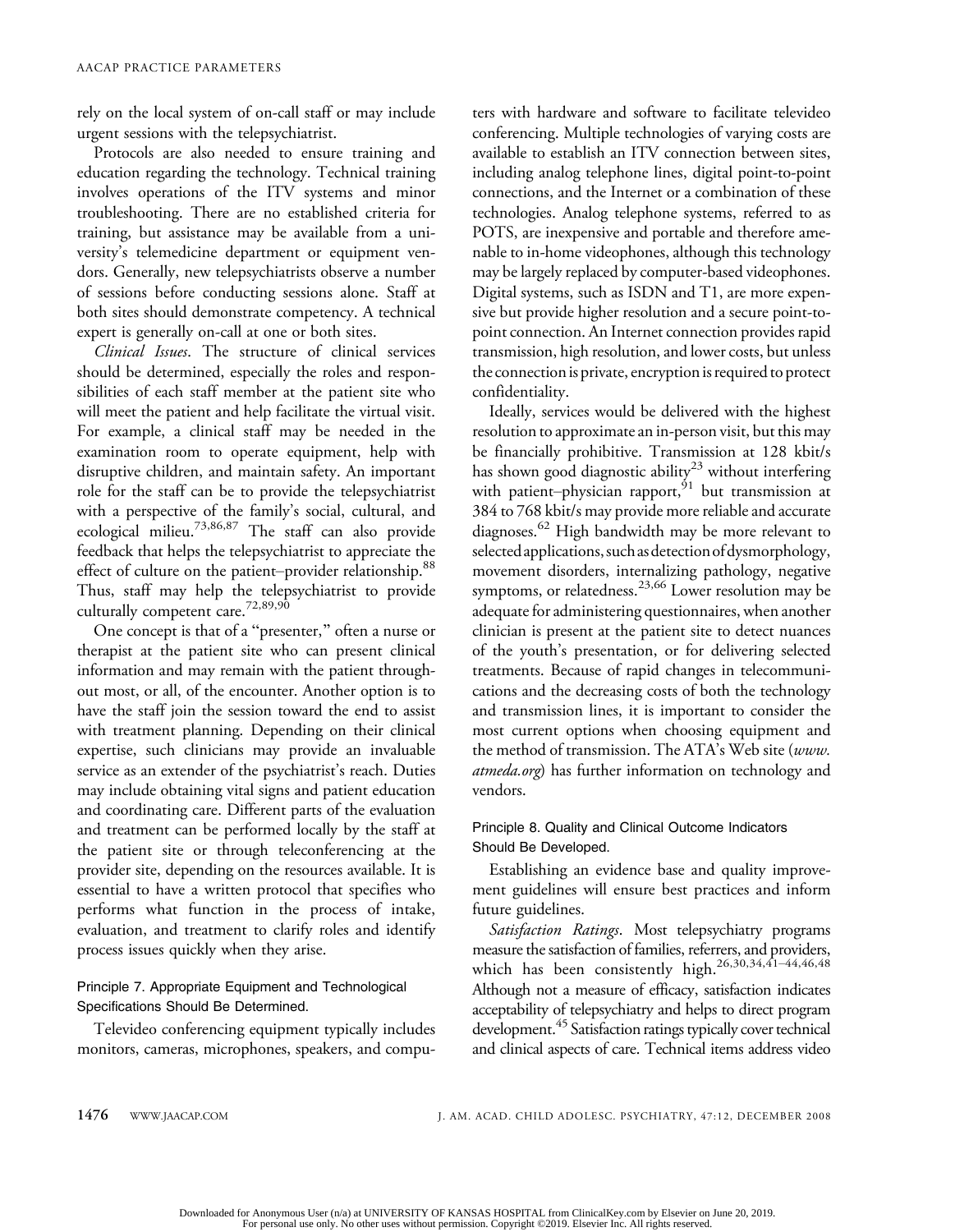quality, sound quality, and privacy. Clinical aspects include the patient's ability to understand and have confidence in the provider, whether the family would return and whether telepsychiatry is comparable to an in-person appointment. Adolescents' own satisfaction should be included.<sup>31</sup> It is also helpful to know whether the referring clinician perceives greater ease in patient management and improved patient functioning as a result of telepsychiatry.

Clinical Outcome Indicators. Clinical outcome indicators can provide preliminary efficacy data.<sup>79,80</sup> Such indicators may include broadband scales,<sup>92</sup> disorder-specific scales,  $93-97$  and functional assessments.  $98$  Consideration should be given to outcomes for children with special needs, who pose particular challenges.<sup>99-102</sup> Quality use indicators should be specific to the patient's community and stakeholders in the youth's system of care, such as treating clinicians, schools, therapists, funding agencies, community representatives,  $86,103$  and families.<sup>104</sup>

#### OPTIMIZING A CLINICAL TELEPSYCHIATRY PRACTICE

Principle 9. Rapport, Confidence, and Collaboration With Staff at the Patient Site Should Be Fostered.

Staff at the patient site will represent the telepsychiatry service to families and the youth's system of care.<sup>86</sup> It is important for these staff and the telepsychiatrist to have confidence in each other, even if they never meet in person. The telepsychiatrist must decide whether collaboration can be accomplished over ITV or whether initial or intermittent on-site contact is needed.

One method for fostering rapport with professionals at the patient site is to schedule additional ITV time before or after seeing patients to discuss the cases, invite input, and explain rationale. The telepsychiatrist could foster relationships by establishing virtual office hours to discuss specific topics of interest to the staff, to provide education, or to provide supervision. Some ITV systems allow for the involvement of multiple sites.

## Principle 10. Informed Consent and Assent Procedures Should Be Established.

Families should be informed during scheduling that their appointment will be via telepsychiatry so that parents can prepare their children with an age-appropriate explanation. If possible, it may be helpful for the youths to see the equipment and its operation before the formal session.

Informed consent should consist of the parent and the patient (over the age of majority) having a basic understanding of and agreeing to the specific use of telepsychiatry in the provision of psychiatric treatment. There is no consensus about whether a separate consent form is needed or if telepsychiatry is covered by the general consent for treatment.

Principle 11. The Physical Setting Should Be Arranged, and the Virtual Relationship Should Be Established to Produce an Optimal Clinical Encounter.

The quality of the clinical encounter depends on the arrangement of the space at both sites and factors affecting the virtual relationship.<sup>24,105,106</sup>

Physical Location and Arrangement. The appearance of a telepsychiatry room should be similar to that of a typical office. The background color of the office affects transmission. Some telepsychiatrists recommend a light-blue background screen to optimize transmission,24,66,106 but if such a screen blocks families' view of the office, it might seem sterile. The room at the patient site should provide appropriate privacy and be large enough to include the youth and a parent, as well as one or two other individuals such as a second parent or an invited professional (e.g., a therapist, teacher). It is important that the room be large enough to evaluate children's motor skills, play, and ability to separate.<sup>79,80</sup> Sufficient space should exist between the chairs and camera so that if the child plays on the floor, the telepsychiatrist can continue to observe the child while conversing with the parent. A table may provide a surface for the child to draw or play while the parent relates the history, but it should not interfere with communication or viewing the youth's motor skills. The location of the room is important because the microphones are sensitive to extraneous noises such as exhaust fans, voices in the hallway, or traffic noise outside.<sup>24</sup> Microphone placement should consider the acoustics of the room; microphones should not be placed near the speakers because an echo will occur.

Lighting is crucial. $2^{4,106}$  Incandescent lighting provides a more natural appearance. Overhead lighting will cast shadows that may have an impact on the mental status examination. Lighting that emanates from behind the camera, similar to a vanity table, is preferable. The visual image is also affected by clothing. Pastel colors optimize visual transmission, whereas white coats, dark colors, or very bright colors affect contrast. Patterns, particularly horizontal stripes, distort the image. Brims of hats cast shadows that interfere with assessing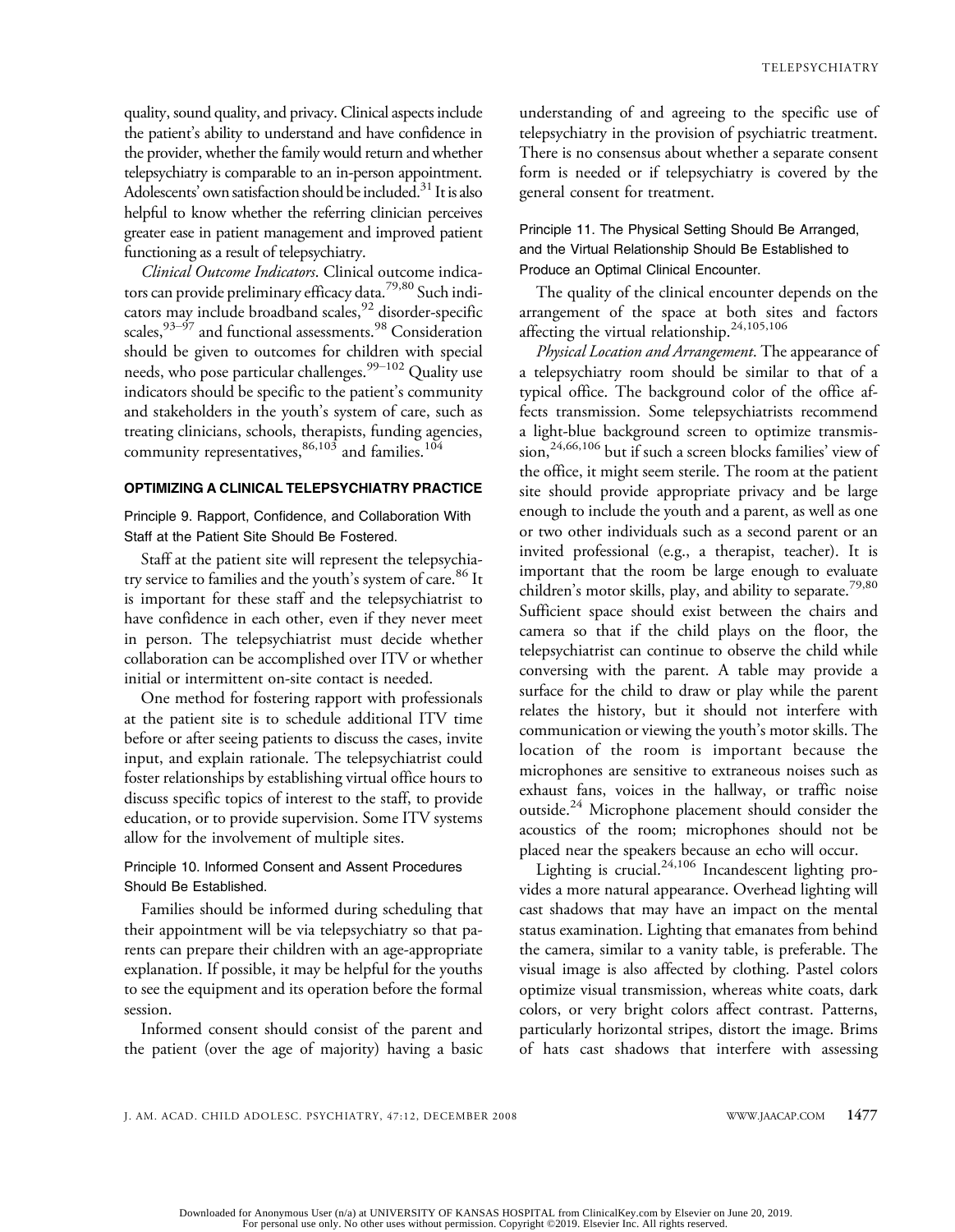aspects of the mental status, such as eye contact or relatedness. Such technical issues must be balanced with clinical issues. For example, asking a youth with psychotic symptoms to remove a hat may make him/ her uncomfortable.

Camera placement poses a problem that is not easily resolved. The camera is typically mounted above the monitor, causing individuals to appear to be looking downward. Conversely, a camera placed below the monitor will make the individual seem to be looking upward. These views might falsely convey difficulties in relatedness or impede rapport. Therefore, the telepsychiatrist should alternate his/her gaze from camera to monitor to provide sufficient eye contact to convey optimal relatedness to the family. To address this shortcoming clinically, telepsychiatrists should query parents about the child's relatedness.79,80 Two technological approaches address this issue. If a laptop is used, placing the camera slightly behind the laptop just above the center of the screen can approximate the appearance of direct eye contact.<sup>24</sup> A new technology termed telepresence places a camera in the middle of a monitor surrounded by a series of reflecting surfaces to refocus gaze and better approximate eye contact. This new technology also approximates a three-dimensional image that provides participants a more lifelike in-person experience. This technology should become more financially feasible for clinical settings over the next few years.

Virtual Relationship and Videoconferencing Etiquette. The virtual relationship depends on screen presence which, in turn, depends on the telepsychiatrist's size on the monitor, gestures, verbalizations, and rapport conveyed through the monitor.<sup>17,24,105,106</sup> The image of a newscaster is a good model. A comfortable viewing distance from the monitor with the camera set to show the therapist from the waist up is generally best. If the therapist is taking notes or referring to other papers, it is useful for patients and families to be able to see these activities rather than wonder what the therapist is doing with his/her hands. It is important to arrange the monitor and camera at both sites to achieve the semblance of direct eye-to-eye contact.

In general, communication is more deliberate and animated to overcome impediments to perception that might occur over the telemonitor.<sup>24</sup> Hand gestures should be at the mid-chest level and be broader than in usual practice to ensure that the youth accurately detects the telepsychiatrist's communications.<sup>24</sup> Motor gestures

should not be too rapid, or they will produce pixilation of the image. The lower the bandwidth, the greater will be the pixilation.

Verbalizations must be more deliberate than in person because the slight delay of the visual and auditory signal compromises the fluidity of conversation, particularly at lower bandwidth.<sup>24,91,107</sup> When working with youths with cognitive limitations $99,100$  or differing cultural backgrounds, it might be difficult to distinguish clinically relevant issues from these technical limitations. Thus, it is important to adjust communication to optimally ascertain a patient's status.

Rapport in telepsychiatry is established within a space that does not physically exist,<sup>108,109</sup> and participants do not have access to all of the surrounding stimuli nor to the nuances of the others' presentation. Although it is generally agreed that gathering history and making diagnoses can be reliably achieved through telepsychiatry, little attention has been paid to how this lack of physical presence affects the relationship. Emerging information suggests that a more casual clinical style will optimize rapport.24,105,106 If children want to know about the process or where the telepsychiatrist is located, these questions can be answered directly to demystify the experience.

Rapport building can be facilitated by showing the youths how to use the remote control to manipulate the cameras. The youths may then obtain a "close-up" of his/her parents, or of the telepsychiatrist, or scan the telepsychiatrist's room to make it appear more "real" and to be assured that no one else is present. A second "icebreaker" is to demonstrate the "picture-in-picture" box in the corner of the screen. Although picture-inpicture is helpful in monitoring the interviewer's presentation and for the patient to see what the interviewer sees, it can become a distraction for both patients and clinicians and can interfere with direct interaction. If a youth is distressed by this feature, it is easily turned off. Hyperactive, oppositional, or developmentally challenged youths may need their parents' assistance in using the equipment.99,100,110,111

Coordinating the technology, using the computer, and taking notes can all interfere with the virtual relationship. However, skills can be developed to minimize these effects. For example, if a midlevel professional, such as a nurse practitioner or physician's assistant, is available, he/she can help with these tasks. Also, telepsychiatrists can monitor their videoconferencing etiquette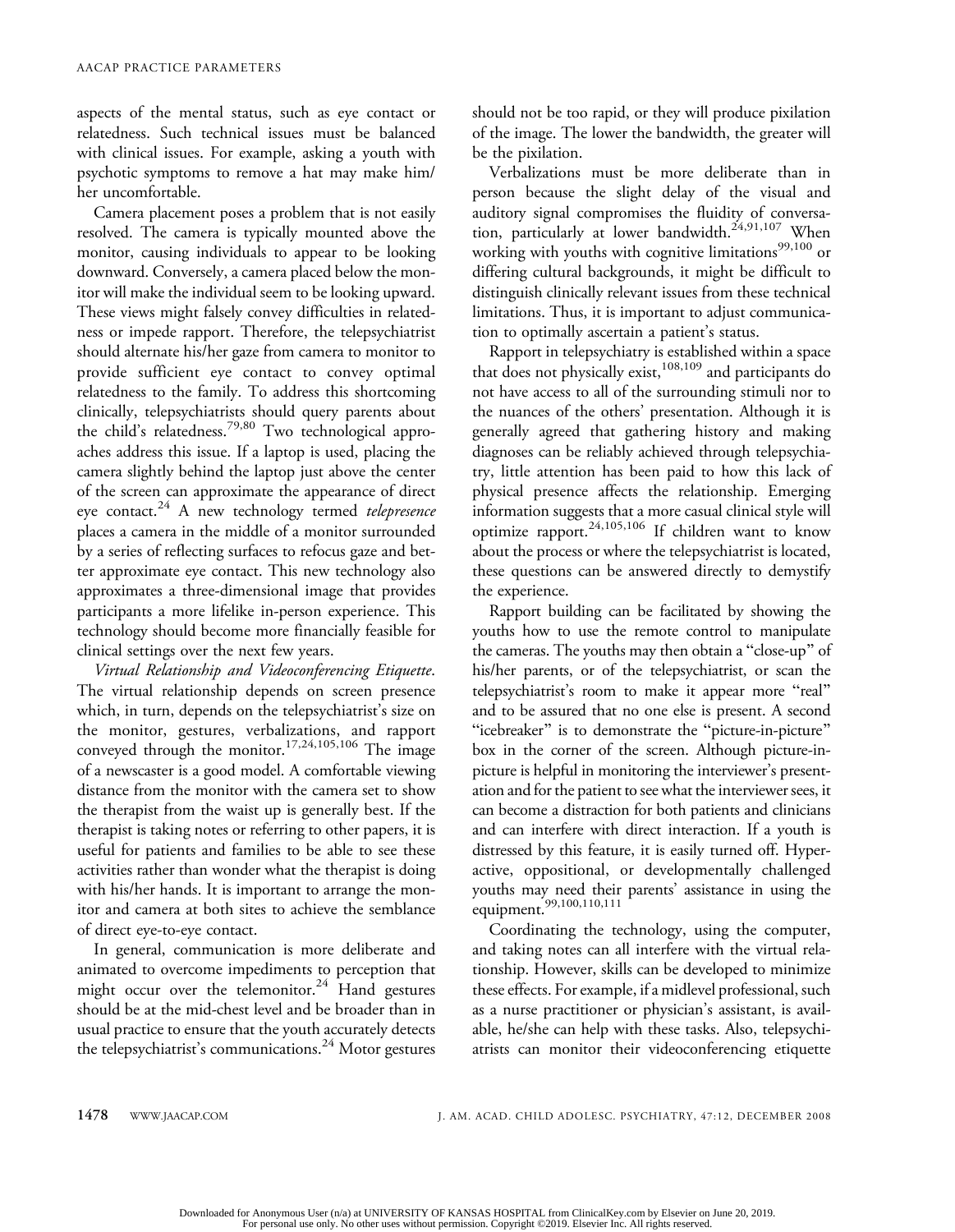through the "picture-in-picture" feature. The size of the image, background lighting, rate of movements, verbalizations, eye contact, and other factors affecting the screen image and relationship can be corrected, as needed.

# Principle 12. It Should Be Determined Whether the Youth Can Be Interviewed Alone; If Not, Potential Alternative Means to Conduct a Mental Status Examination Should Be Identified.

The AACAP Practice Parameters for the Psychiatric Assessment of Children and Adolescents<sup>79</sup> recommends that some time is spent interviewing the youth alone. How to incorporate this recommendation has not been studied, but successful individual therapy with youths has been described.<sup>25,32,35,38</sup> In general, older children with good impulse control, adequate verbal skills, and the ability to separate are amenable to interview alone. Younger, developmentally impaired, or impulsive youths need a modified approach determined in conjunction with the parents and child.

The recommendation for a traditional play session with younger children<sup>79</sup> may be challenging. One approach includes observing the child interacting with a staff member in either a free-form or structured play session. Some limited direct play with the child may be possible over the telemonitor. For example, while parents provide history, children often enjoy drawing pictures and sharing them with the telepsychiatrist. Typically, children hold the picture up to the monitor and need redirection to hold it in front of the camera. The telepsychiatrist may also receive the picture electronically, via faxing or a document reader. The telepsychiatrist can then build on the child's actions by exploring the themes present in the pictures. Similarly, the child and telepsychiatrist can develop a play scenario or story together. Puppets are easy to use and can facilitate play over the telemonitor. Recording such sessions for later review may be helpful to appreciate fully all that has transpired.

The AACAP Practice Parameters for the Psychiatric Assessment of Infants and Toddlers<sup>80</sup> recommends multidisciplinary sources of information regarding the child's functioning in multiple settings. Given the child's developmental status, the parameter recommends direct observation of the child during his/her interactions with parents and preferably with an unfamiliar adult. Another recommendation of the parameter is for the psychiatrist to have direct interaction with the child. This interaction can be accomplished while the child remains in a room with a parent and/or a staff person because the parameter does not require the psychiatrist to interact with the child alone. These recommendations are possible to achieve through telepsychiatry. Some preschoolers can be engaged over the monitor, for example, by asking them to point to body parts, to demonstrate skills such as counting, or to talk about their pets. However, because it may be difficult to appreciate the very young child's level of attunement, pleasure in the interaction, or spontaneity in play, it is helpful to have an adult present with the child to provide input regarding these components of the child's mental status. Decisions about how best to obtain data regarding the very young child's functioning should be individual.

# Principle 13. Procedures for Prescribing Medications Should Be Established.

Pharmacotherapy should comply with existing practice parameters.<sup>112</sup> In the absence of national guidelines, three methods have been used for prescribing medications through telepsychiatry. In one method, the telepsychiatrist consults with the referring primary care physician (PCP), who then prescribes. The telepsychiatrist empowers the prescribing PCP and provides some education. This approach is most convenient for the patient and the telepsychiatrist. In a second method, the telepsychiatrist works with a midlevel professional at the patient site to provide frontline care, including writing prescriptions. This method is most common at mental health centers. It is convenient for the patient, the PCP, and the telepsychiatrist, but its use will depend on state regulations regarding midlevel professionals and the agency's ability to free up the midlevel professional to participate in the sessions. In a third model, the telepsychiatrist directly prescribes. In this scenario, clear procedures should be established and communicated regarding the method for obtaining initial prescriptions and refills. Dispensing sample medications will depend on storage, regulations, and staff at the patient site, as well as the type of facility where the patient site is located. Telepsychiatry sites located in nonmedical or nonmental health sites such as schools or shelters may not be able to provide this service. Stimulant medications will need special procedures (American Academy of Child and Adolescent Psychiatry, unpublished practice parameter,  $2008$ ).<sup>111</sup>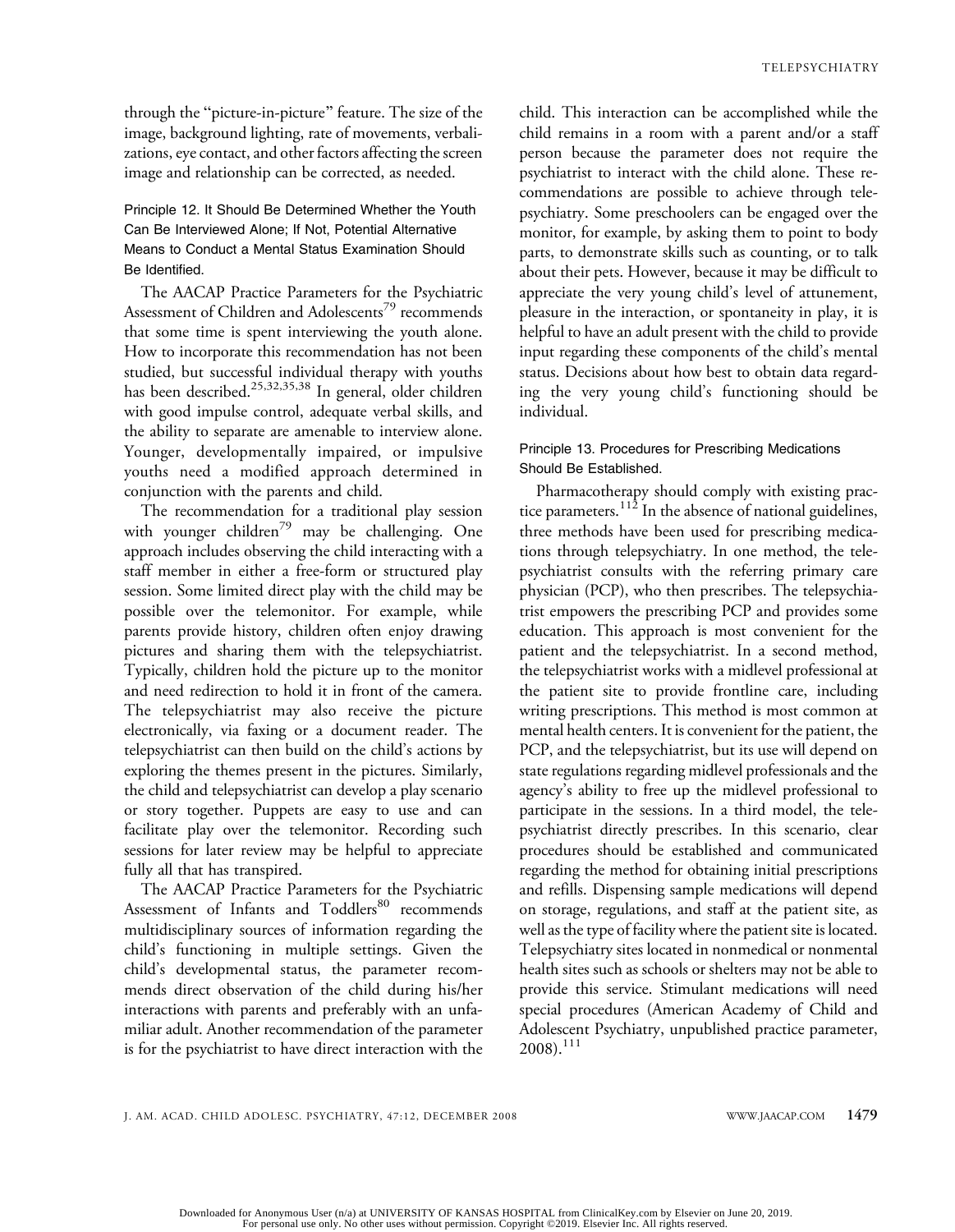Regardless of the model used, it is important to establish the specific telephone numbers for parents and pharmacies to call for refills and related questions. Calls may go to a clinician at the patient site, directly to the telepsychiatrist, or to a triage center. It is worth noting that families and pharmacists are likely to call the telephone number printed on the prescription and thus on the bottle, even if they are provided a different contact number. Clarification of procedures is important to avoid confusion and mistakes.

# Principle 14. Families Should Be Informed About Procedures for Care Between Telepsychiatry Sessions, Including Procedures for Emergency or Urgent Care.

Families receiving ongoing care through telepsychiatry will need guidelines about access to care between visits. If a program offers nonscheduled care, the telepsychiatrist and staff at the patient site should inform families of the availability of such services and how to access them. Both sites will need to develop protocols to deal with such interim care. Some clinicians recommend e-mail correspondence between sessions. This might be especially helpful for private information sharing with adolescents $112$  or for facilitating care between sessions when clinical contact is not needed. $113$  One example is medication adjustment or other interventions after receipt of laboratory values.

Many telepsychiatry programs will not have the flexibility to offer interim care, and this should be noted during initial negotiations. Such limitations underscore the importance of the initial needs assessment and of integrating telepsychiatry into the youth's system of care so that other components can be accessed according to the youth's need and family resources.72,73 Protocols for alternative interim care should be clearly shared with all involved to limit the occurrence of avoidable emergencies, confusion for families, and burden for clinicians.

#### PARAMETER LIMITATIONS

AACAP practice parameters are developed to assist clinicians in psychiatric decision making. These parameters are not intended to define the standard of care, nor should they be deemed inclusive of all proper methods of care or exclusive of other methods of care directed at obtaining the desired results. The ultimate judgment regarding the care of a particular patient must be made by the clinician in light of all the circumstances presented by

the patient and his/her family, the diagnostic and treatment options available, and available resources.

Disclosure: Dr. Myers has published with Lippincott Williams & Wilkins. Dr. Bukstein receives or has received research support, acted as a consultant, and/or served on the speakers' bureaus of McNeil Pediatrics and Novartis Pharmaceuticals Corporation. Drs. Cain, Bernet, and Walter have no financial relationships to disclose.

#### **REFERENCES**

References marked with an asterisk (\*) are particularly recommended.

- 1. Hersh WR, Hickam DH, Severance SM, Dana TL, Pyle Krages K, Helfand M. Diagnosis, access and outcomes: update of a systematic review of telemedicine services. *J Telemed Telecare*. 2006;12(suppl 2):  $S3 - S31$ .
- 2. Hyler SE, Gangure DP. Technological advances in psychiatry. Prim Psychiatry. 2002;9(9):24-28.
- 3. Wagnild G, Leenknecht C, Zauher J. Psychiatrists' satisfaction with telepsychiatry. Telemed J E Health. 2006;12(5):546-551.
- 4. Brown NA. State Medicaid and private payer reimbursement for telemedicine: an overview. *J Telemed Telecare*. 2006;12(suppl):32-36.
- 5. Centers for Medicare and Medicaid Services. Medicare Benefit Policy Manual, publication #100-02, Ch. 15, # 270: Telehealth Services. Centers for Medicare and Medicaid Services Web site. Published 2006. http://www.cms.hhs.gov/Manuals/IOM/list.asp. Accessed August 13, 2007.
- 6. Urness DA. Telepsychiatry. Canadian Psychiatric Association Clinical Guidelines and Position Papers. Canadian Psychiatric Association Web site. Published 2006. http://www.cpa-apc.org/Publications/Position\_ Papers/telepsychiatry.asp. Accessed August 6, 2007.
- 7. Simmons SC, West VL, Chimiak WJ. Telecommunications and videoconferencing for psychiatry. In: Wootton R, Yellowlees P, McLaren P, eds. Telepsychiatry and E-Mental Health. London, England: Royal Society of Medicine Press; 2003.
- 8. Wittson CI, Benschoter R. Two-way television: helping the medical center reach out. Am J Psychiatry. 1972;129(5):624-627.
- 9. Dwyer T. Telepsychiatry: psychiatric consultation by interactive television.  $Am\,J$  Psychiatry. 1973;130(8):865-869.
- 10. Straker N, Mostyn P, Marshall C. The use of two-way TV in bringing mental health services to the inner city. Am J Psychiatry. 1976;133(10):  $1202 - 1205$ .
- 11. Brown FW. A survey of telepsychiatry in the USA. *J Telemed Telecare*. 1995;1(1):19-21.
- 12. Centers for Medicare and Medicaid Services. Medicaid and Telemedicine, 2004. Centers for Medicare and Medicaid Services Web site. http:// www.cms.hhs.gov/Telemedicine/03\_StateProfiles.asp. Accessed February 26, 2007.
- 13. Center for Telemedicine Law and Office for the Advancement of Telehealth. Telemedicine Reimbursement Report. http://www/hrsa. gov/telehealth/pubs/reimbursement.htm. Published 2007. Accessed February 26, 2007.
- 14. Grigsby B. Telemedicine Research Center Report on US Telemedicine Activity With an Overview of Non-US Activity. Kingston: Civic Research Institute; 2004.
- 15. AMD Telemedicine. Private payer reimbursement information directory. AMD Telemedicine Web site. http://www.amdtelemedicine.com/private\_payer/about\_survey.cfm. Accessed February 26, 2007.
- \*16. Whitten P, Buis L. Private payer reimbursement for telemedicine services in the United States. Telemed J E Health. 2007;13(1):15-23.
- \*17. Cruz M, Krupinski EA, Lopez AM, Weinstein RS. A review of the first five years of the University of Arizona telepsychiatry programme. J Telemed Telecare. 2005;11(5):234-239.
- 18. Hilty DM, Marks SL, Urness D, Yellowlees PM, Nesbitt TS. Clinical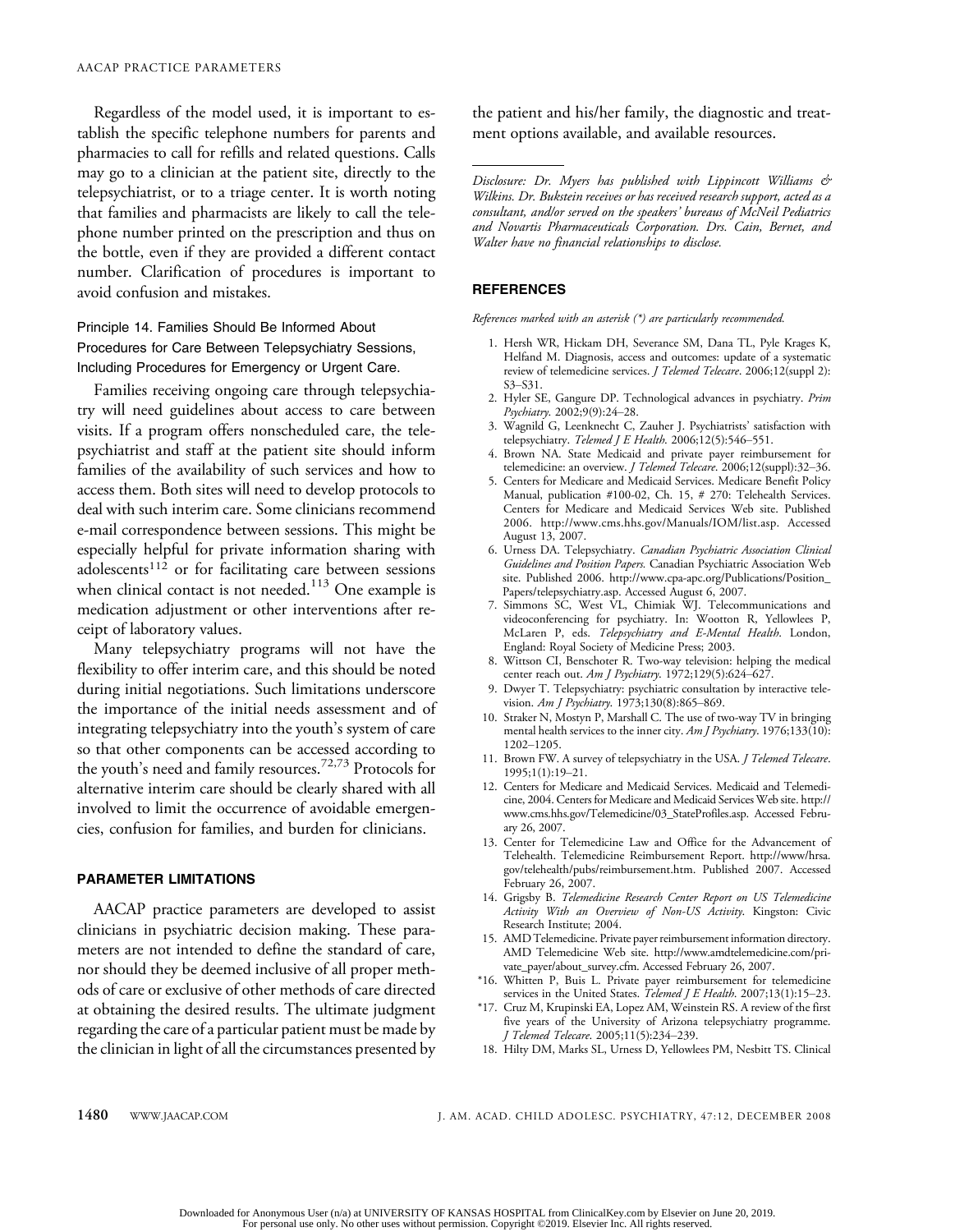and educational telepsychiatry applications: a review. Can J Psychiatry. 2004;49(1):12-23

- 19. Whitten P, Kuwahara E. A multi-phase telepsychiatry programme in Michigan: organizational factors affecting utilization and user perceptions. J Telemed Telecare. 2004;10(5):254-261.
- 20. De Las Cuevas C, Artiles J, De La Fuente J, Serrano P. Telepsychiatry in the Canary Islands: user acceptance and satisfaction. *J Telemed* Telecare. 2003;9(4):221-224.
- 21. Kennedy C, Yellowlees P. The effectiveness of telepsychiatry measured using the Health of the Nation Outcome Scale and the Mental Health Inventory. J Telemed Telecare. 2003;9(1):12-26.
- 22. Urness D, Hailey D, Delday L, Callanan T, Orlik H. The status of telepsychiatry services in Canada: a national survey. *J Telemed Telecare*. 2004;10(3):160-164.
- 23. Yoshino A, Shigemura J, Kobayashi Y, et al. Telepsychiatry: assessment of televideo psychiatric interview reliability with present and next-generation internet infrastructures. Acta Psychiatr Scand. 2001;104(3):223-226.
- \*24. Godleski L, Darkins A, Lehmann L. Telemental Health Toolkit. Chapel Hill: Field Work Group of the Veterans Health Administration; 2003.
- 25. Cozza S, Prasanna S, Chun RS, Benedek DM. Tele-mental health: use of VTC and other computer-based applications at a MEDCEN. Presentation at: Behavioral Sciences Short Course; May 2001; Bethesda.
- \*26. Myers KM, Sulzbacher S, Melzer SM. Telepsychiatry with children and adolescents: are patients comparable to those evaluated in usual outpatient care? Telemed J E Health. 2004;10(3):278-285
- 27. Cain S, Spaulding R. Telepsychiatry: lessons from two models of care. Clinical Perspectives. Presented at: 53rd Annual Meeting of the American Academy of Child and Adolescent Psychiatry; October 2006; San Diego. Abstract 5172:1.17-2.
- 28. Alicata D, Saltman D, Ulrich D. Child and adolescent telepsychiatry in rural Hawaii. Clinical Perspectives. Presented at: 53rd Annual Meeting of the American Academy of Child and Adolescent Psychiatry; October 2006; San Diego. Abstract 5172:1.17-2.
- 29. Harper RA. Telepsychiatry consultation to schools and mobile clinics in rural Texas. Clinical Perspectives. Presented at: 53rd Annual Meeting of the American Academy of Child and Adolescent Psychiatry; October 2006; San Diego. Abstract 5172:1.17-2.
- 30. Myers K, Valentine J, Melzer SM, Morganthaler R. Telepsychiatry with incarcerated youth. *J Adolesc Health*. 2006;38(6):643-648.
- 31. Glueck D. Chief Executive Officer, Adapt Psychiatric Services, PLLC, 888-411-9745 X 1515; www.adaptpsych.us. Accessed January 20, 2008.
- 32. Savin D, Garry MT, Zuccaro P, Novins D. Telepsychiatry for treating rural American Indian youth. J Am Acad Child Adolesc Psychiatry. 2006;45(4):484-488.
- \*33. Elford R, White H, Bowering R, et al. A randomized, controlled trial of child psychiatric assessments conducted using videoconferencing. J Telemed Telecare. 2000;6(2):73-82.
- 34. Elford R, White H, St John K, Maddigan B, Ghandi M, Bowering R. A prospective satisfaction study and cost analysis of a pilot child telepsychiatry service in Newfoundland. J Telemed Telecare. 2001;7(2): 73-81.
- \*35. Nelson EL, Barnard M, Cain S. Treating childhood depression over videoconferencing. Telemed J E Health.  $2003;9(1):49-55$ .
- 36. Yellowlees PM, Hilty DM, Marks SL, Neufeld J, Bourgeois JA. A retrospective analysis of a child and adolescent eMental Health program. J Am Acad Child Adolesc Psychiatry. 2008;47(1):103-107.
- 37. Barretto A, Wacker DP, Harding J, Lee J, Berg WK. Using telemedicine to conduct behavioral assessments. J Appl Behav Anal. 2006;39(3):333-340.
- 38. Alessi N. Telepsychiatric care of a depressed adolescent. J Am Acad Child Adolesc Psychiatry. 2002;41(8):894-895.
- 39. Goldfield GS, Boachie A. Delivery of family therapy in the treatment of anorexia nervosa using telehealth. Telemed J E Health. 2003;9(1):  $111 - 114.$
- 40. Dossetor DR, Nunn KP, Fairley M, Eggleton D. A child and adolescent psychiatric outreach service for rural New South Wales: a

telemedicine pilot study. J Paediatr Child Health. 1999;35(6): 525-529

- 41. Kopel H, Nunn K, Dossetor D. Evaluating satisfaction with a child and adolescent psychological telemedicine outreach service. J Telemed Telecare. 2001;7(suppl 2):35-40.
- \*42. Pesamaa L, Ebeling H, Kuusimaki ML, Winblad I, Isohanni M, Moilanen I. Videoconferencing in child and adolescent telepsychiatry: a systematic review of the literature. *J Telemed Telecare*. 2004;10(4):  $187 - 192.$
- 43. Myers KM, Valentine JM, Melzer SM. Child and adolescent telepsychiatry: utilization and satisfaction. Telemed J E Health.  $2008;14(2):131-137.$
- 44. Myers KM, Valentine JM, Melzer SM. Feasibility, acceptability, and sustainability of telepsychiatry for children and adolescents. Psychiatr Serv. 2007;58(11):1493-1496.
- 45. Williams TL, May CR, Esmail A. Limitations of patient satisfaction studies in telehealthcare: a systematic review of the literature. Telemed J E Health. 2001;7(4):293-316.
- \*46. Broder E, Manson E, Boydell K, Teshima J. Use of telepsychiatry for child psychiatric issues: first 500 cases. CPA Bull. 2004;36(3):  $11-15.$
- 47. Gelber H. The experience in Victoria with telepsychiatry for the child and adolescent mental health service. *J Telemed Telecare*. 2001; 7(Suppl 2):32-34.
- 48. Hockey AD, Yellowlees PM, Murphy S. Evaluation of a pilot secondopinion child telepsychiatry service. *J Telemed Telecare*. 2004;10(suppl 1):  $48 - 50$
- 49. Capner M. Videoconferencing in the provision of psychological services at a distance. J Telemed Telecare. 2000;6(6):311-319.
- 50. Day SX, Schneider PL. Psychotherapy using distance technology: a comparison of face-to-face, video, and audio treatment. J Couns Psychol. 2002;49(4):499-503.
- \*51. De Las Cuevas C, Arredondo MT, Cabrera MF, Sulzenbacher H, Meise U. Randomized clinical trial of telepsychiatry through videoconference versus face-to-face conventional psychiatric treatment. Telemed J E Health. 2006;12(3):341-350.
- 52. Appel PR, Bleiberg J, Noiseux J. Self-regulation training for chronic pain: can it be done effectively by telemedicine? Telemed J E Health. 2002;8(4):361-368.
- 53. Shepherd L, Goldstein D, Whitford H, Thewes B, Brummell V, Hicks M. The utility of videoconferencing to provide innovative delivery of psychological treatment for rural cancer patients: results of a pilot study. *J Pain Symptom Manage*. 2006;32(5):453-461.
- 54. Bouchard S, Paquin B, Payeur R, et al. Delivering cognitive-behavior therapy for panic disorder with agoraphobia in videoconference. Telemed *I E Health.* 2004;10(1):13-25.
- 55. Deitsch SE, Frueh BC, Santos AB. Telepsychiatry for post-traumatic stress disorder. *J Telemed Telecare*. 2000;6(3):184-186.
- 56. Griffiths L, Blignault I, Yellowlees P. Telemedicine as a means of delivering cognitive-behavioral therapy to rural and remote mental health clients. J Telemed Telecare. 2006;12(3):136-140.
- 57. Mohr DC, Likosky W, Bertagnolli A, et al. Telephone-administered cognitive-behavioral therapy for the treatment of depressive symptoms in multiple sclerosis. J Consult Clin Psychol. 2000;68(2):356-361.
- 58. Patten SB. Prevention of depressive symptoms through the use of distance technologies. Psychiatr Serv. 2003;54(3):396-398.
- \*59. Ruskin PE, Silver-Aylaian M, Kling MA, et al. Treatment outcomes in depression: comparison of remote treatment through telepsychiatry to in-person treatment. Am *J Psychiatry*.  $2004;161(8):1471-1476$ .
- 60. Chae YM, Park HJ, Cho JG, Hong GD, Cheon KA. The reliability and acceptability of telemedicine for patients with schizophrenia in Korea. *J Telemed Telecare*. 2000;6(2):83-90.
- 61. Frueh BC, Henderson S, Myrick H. Telehealth service delivery for persons with alcoholism. *J Telemed Telecare*. 2005;11(7):372-375.
- \*62. Hyler SE, Gangure DP, Batchelder ST. Can telepsychiatry replace in-person psychiatric assessments? A review and meta-analysis of comparison studies. CNS Spectr. 2005;10(5):403-413.
- \*63. Darkins A, Cary MA. Telemedicine and Telehealth: Principles, Policies, Performance, and Pitfalls. New York: Springer Publishing Company; 2000.

J. AM. ACAD. CHILD ADOLESC. PSYCHIATRY, 47:12, DECEMBER 2008 WWW.JAACAP.COM 1481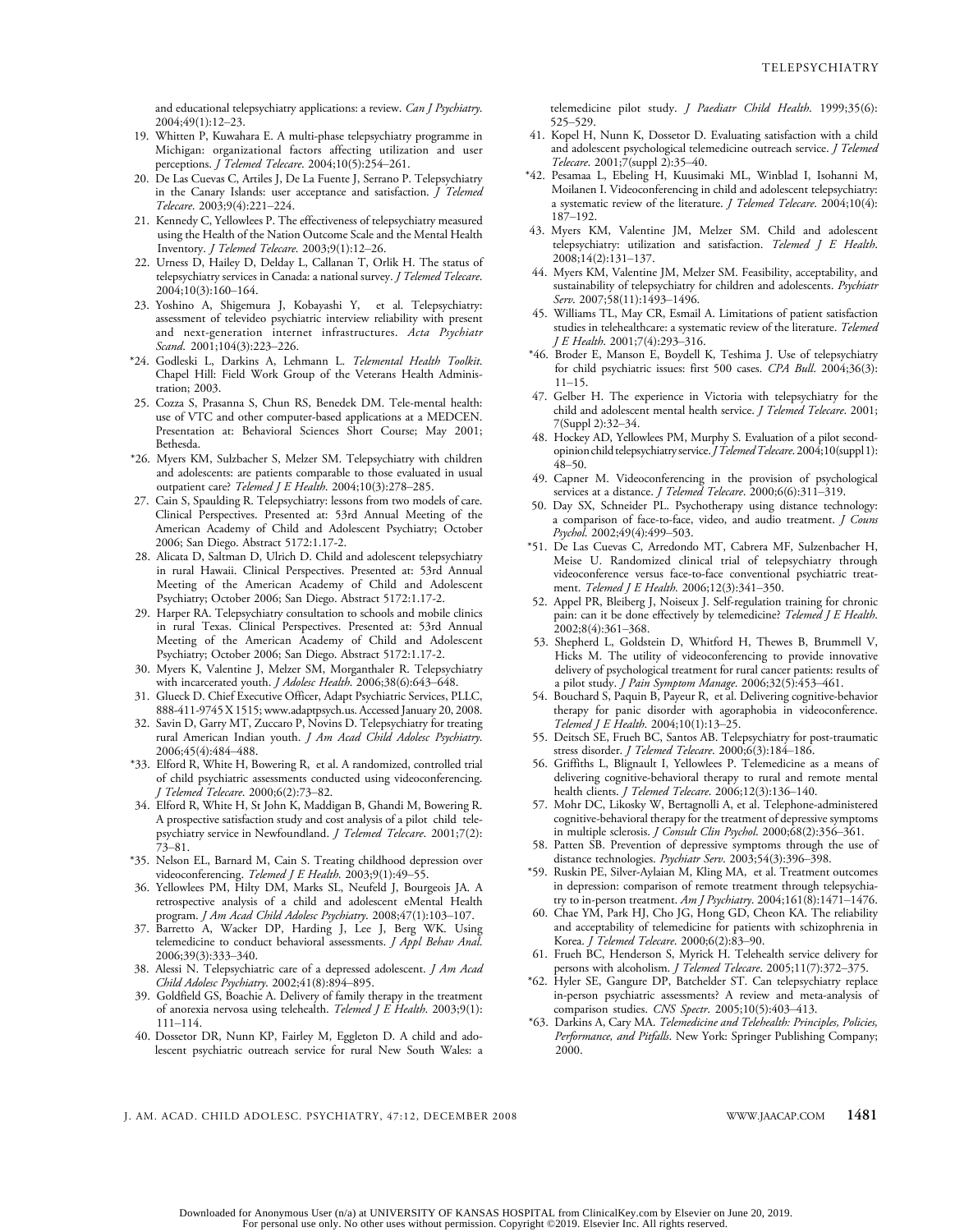- \*64. Maheu MM, Whitten P, Allen A. E-Health, Telehealth, and Telemedicine: A Guide to Startup and Success. Hoboken: Wiley; 2001.
- \*65. Wootton R, Batch J. Telepediatrics: Telemedicine and Child Health. London, England: Royal Society of Medicine Press; 2005.
- \*66. Wootton R, Yellowlees P, McLaren P, eds. Telepsychiatry and E-Mental Health. London, England: Royal Society of Medicine Press; 2003.
- 67. Greenberg N, Boydell KM, Volpe T. Pediatric telepsychiatry in Ontario: caregiver and service provider perspectives. J Behav Health Serv Res. 2006;33(1):105-111.
- \*68. Shore JH, Manson SM. A developmental model for rural telepsychiatry. Psychiatr Serv. 2005;56(8):976-980.
- \*69. Whitten PS, Mair FS, Haycox A, May CR, Williams TL, Hellmich S. Systematic review of cost effectiveness studies of telemedicine interventions. *BMJ*. 2002;324(7351):1434-1437.
- \*70. Centers for Medicare and Medicaid Services. Medicare Claims Processing Manual, publication 100-04, Ch. 12, 190. Centers for Medicare and Medicaid Services Web site. http://www.cms.hhs.gov/ Manuals/IOM/list.asp. Published 2006. Accessed August 13, 2007.
- 71. American Academy of Child and Adolescent Psychiatry. Practice parameter for the assessment and treatment of children and adolescents with suicidal behavior. J Am Acad Child Adolesc Psychiatry. 2001; 40(suppl 7):24S-51S.
- 72. American Academy of Child and Adolescent Psychiatry. Practice parameter on child and adolescent mental health care in community systems of care. J Am Acad Child Adolesc Psychiatry. 2007;46(2): 284-299
- 73. Pumariega AJ, Winters NC. Handbook of Community-Based Systems of Care: The New Child and Adolescent Community Psychiatry. New York: Jossey Bass; 2003.
- 74. Cornish PA, Church E, Callanan T, Bethune C, Robbins C, Miller R. Rural interdisciplinary mental health team building via satellite: a demonstration project. Telemed J E Health. 2003;9(1):63-71.
- 75. Hilty DM, Yellowlees PM, Cobb HC, Bourgeois JA, Neufeld JD, Nesbitt TS. Models of telepsychiatric consultation-liaison service to rural primary care. Psychosomatics. 2006;47(2):152-157.
- 76. Pignatiello A, Teshima J, Broder E, Boydell K, Orlick H. Beyond our walls: multi-dimensional perspectives of a paediatric telepsychiatry program. Presentation at: Joint Annual Meeting of the American Academy of Child and Adolescent Psychiatry and the Canadian Academy of Child and Adolescent Psychiatry; October 2005; Toronto, Ontario.
- 77. Hilty DM, Servis ME, Nesbitt TS, Hales RE. The use of telemedicine to provide consultation-liaison service to the primary care setting. Psychiatr Ann. 1999;29(7):421-427.
- 78. Lambert NM, Sandoval J, Hylander I, eds. Consultee-Centered Consultation: Improving the Quality of Professional Services in Schools and Community Organizations. Mahwah: Lawrence Erlbaum Association; 2004.
- 79. American Academy of Child and Adolescent Psychiatry. Practice parameters for the psychiatric assessment of children and adolescents. J Am Acad Child Adolesc Psychiatry. 1997;36(suppl 10):4S-20S.
- 80. American Academy of Child and Adolescent Psychiatry. Practice parameters for the psychiatric assessment of infants and toddlers (0-36 months). J Am Acad Child Adolesc Psychiatry. 1997; 36(suppl 10):21S-36S.
- 81. Sorvaniemi M, Santamaki O. Telepsychiatry in emergency consultations. *J Telemed Telecare*. 2002;8(3):183-184.
- 82. Sorvaniemi M, Ojanen E, Santamaki O. Telepsychiatry in emergency consultations: a follow-up study of sixty patients. Telemed J E Health.  $2005:11(4):439-441.$
- 83. Moehr JR, Schaafsma J, Anglin C, Pantazi SV, Grimm NA, Anglin S. Success factors for telehealth: a case study. Int J Med Inform. 2006; 75(10-11):755-763.
- \*84. Simmons SC, Murphy TA, Blanarovich A, Workman FT, Rosenthal DA, Carbone M. Telehealth technologies and applications for terrorism response: a report of the 2002 coastal North Carolina domestic preparedness training exercise. *J Am Med Inform Assoc.* 2003;10(2): 166-176.
- 85. Cwiek MA, Rafiq A, Qamar A, Tobey C, Merrell R. Telemedicine licensure in the United States: the need for a cooperative regional approach. Telemed J E Health.  $2007;13(2):141-147$ .
- 86. Boydell KM, Greenberg N, Volpe T. Designing a framework for the evaluation of paediatric telepsychiatry: a participatory approach. J Telemed Telecare. 2004;10(3):165-169.
- 87. Pumariega AJ, Winters NC. Trends and shifting ecologies: part II. Child Adolesc Psychiatr Clin N Am. 2003;12(4):779-793.
- \*88. Shore JH, Savin DM, Novins D, Manson SM. Cultural aspects of telepsychiatry. J Telemed Telecare. 2006;12(3):116-121.
- 89. Pumariega AJ. Cultural competence in systems of care for children's mental health. In: Pumariega AJ, Winters NC, eds. Handbook of Community-Based Systems of Care: The New Child and Adolescent Community Psychiatry. New York: Jossey Bass; 2003.
- 90. US Department of Health and Human Services. National Standards for Culturally and Linguistically Appropriate Services in Health Care: Final Report. Washington: Office of Minority Health; 2001.
- 91. Manning TR, Goetz ET, Street RL. Signal delay effects on rapport in telepsychiatry. Cyberpsychol Behav. 2000;3(2):119-127.
- 92. Myers KM, Collett BR. Rating scales. In: Cheng K, Myers KM, eds. Child and Adolescent Psychiatry: The Essentials. Philadelphia: Lippincott Williams & Wilkins; 2005:17–40.
- 93. Collett BR, Ohan JL, Myers KM. Ten-year review of rating scales, V: scales assessing attention-deficit hyperactivity disorder. J Am Acad Child Adolesc Psychiatry. 2004;43(10):1189-1190.
- 94. Collett BR, Ohan JL, Myers KM. Ten-year review of rating scales, VI: scales assessing externalizing behaviors. J Am Acad Child Adolesc Psychiatry. 2003;42(10):1143-1170.
- 95. Myers K, Winters N. Ten-year review of rating scales, II: scales for internalizing disorders. J Am Acad Child Adolesc Psychiatry. 2002; 41(6):634-659
- 96. Ohan J, Myers K, Collett B. Ten-year review of rating scales, IV: scales assessing trauma and its effects. *J Am Acad Child Adolesc Psychiatry*. 2002;41(12):1401-1422.
- 97. Winters NC, Myers K, Proud L. Ten-year review of rating scales, III: scales for suicidality, cognitive style, and self-esteem. J Am Acad Child Adolesc Psychiatry. 2002;41(10):1150-1181.
- 98. Winters NC, Collett BR, Myers KM. Ten-year review of rating scales, VII: scales assessing functional impairment. *J Am Acad Child Adolesc* Psychiatry. 2005;44(4):309-338.
- 99. American Academy of Child and Adolescent Psychiatry. Practice parameters for the assessment and treatment of children, adolescents, and adults with mental retardation and comorbid mental disorders. J Am Acad Child Adolesc Psychiatry. 1999;38 (suppl 12):5S-31S.
- 100. American Academy of Child and Adolescent Psychiatry. Practice parameter for the assessment and treatment of children and adolescents with autism and other pervasive developmental disorders. *J Am Acad* Child Adolesc Psychiatry. In press.
- 101. Karp WB, Grigsby RK, McSwiggan-Hardin M, et al. Use of telemedicine for children with special health care needs. Pediatrics. 2000; 105(4):843-847.
- 102. Miller TW, Elliott B, Long K, Mazenac C, Moder M. Telehealth home health applications for adults with developmental disabilities. Telemed J E Health. 2006;12(2):137-145
- 103. Friesen BJ, Winters NC. The role of outcomes in systems of care: quality improvement and program evaluation. In: Pumariega AJ, Winters NC, eds. Handbook of Community-Based Systems of Care: The New Child and Adolescent Community Psychiatry. New York: Jossey Bass; 2003.
- 104. Vander Stoep A, Green L, Jones RA, Huffine C. A family empowerment model of change. In: Hernandez M, Hodges S, eds. Developing Outcome Strategies in Children's Mental Health. Baltimore: Brookes Publishing; 2001.
- 105. Miller EA. Telepsychiatry and doctor-patient communication: an analysis of the empirical literature. In: Wootton R, Yellowlees P, McClaren P, eds. Telepsychiatry and E-Mental Health. London, England: Royal Society of Medicine Press; 2003.

1482 WWW.JAACAP.COM J. AM. ACAD. CHILD ADOLESC. PSYCHIATRY, 47:12, DECEMBER 2008